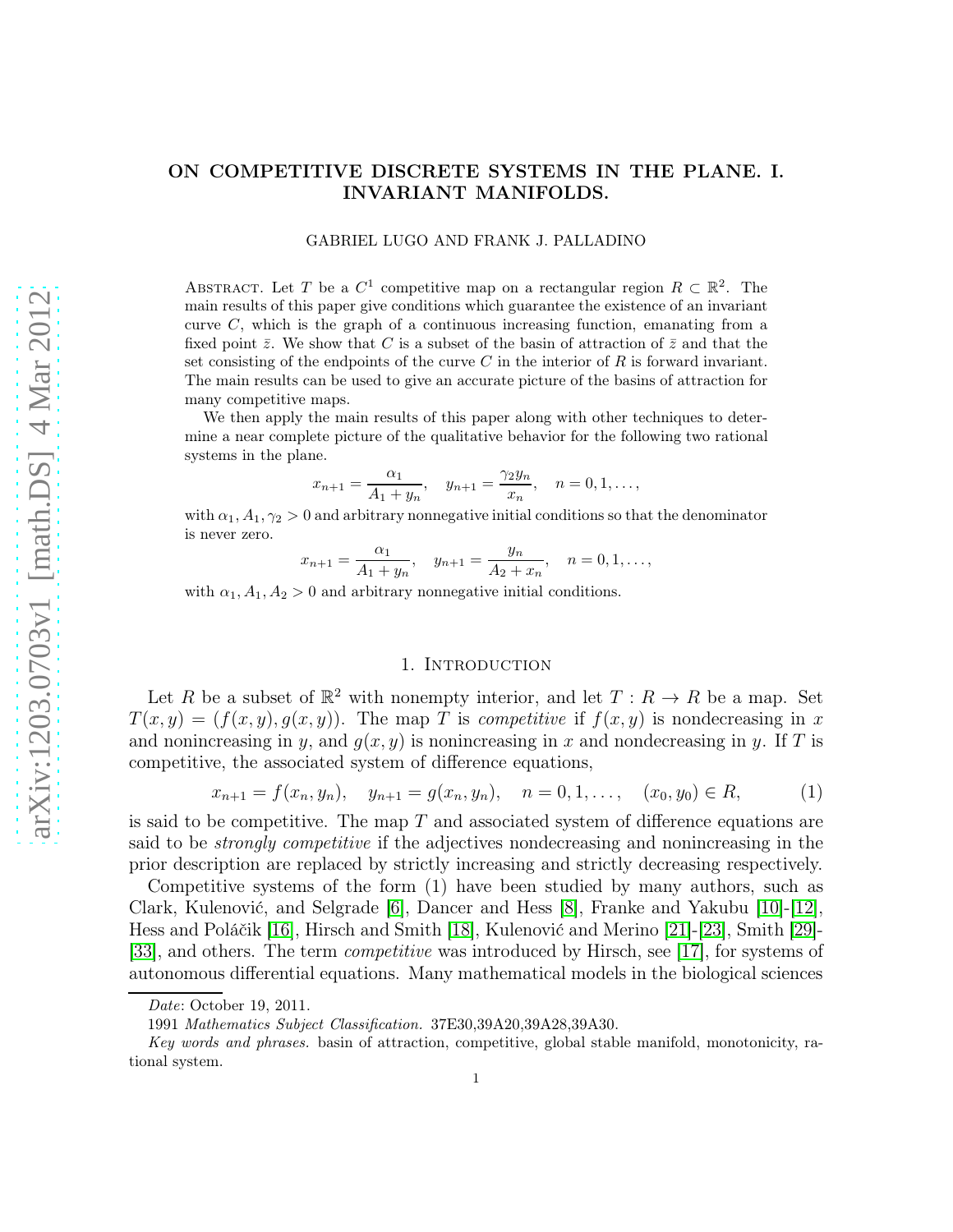may be classified as competitive, see [\[7\]](#page-16-3), [\[9\]](#page-16-4), [\[14\]](#page-17-8), [\[27\]](#page-17-9) and [\[28\]](#page-17-10). Consideration of the Poincaré maps of these systems lead naturally to the concept of competitive maps in the discrete case, see [\[9\]](#page-16-4), [\[30\]](#page-17-11) and [\[31\]](#page-17-12).

Recently, there has been a surge of activity in the study of competitive systems in the plane, see  $[1]-[4]$  $[1]-[4]$ ,  $[13]$ , and  $[19]-[26]$  $[19]-[26]$ . Several powerful results were obtained which will serve to meet the demands of researchers in mathematical biology and rational difference equations. Of particular interest, are the results of Kulenović and Merino in [\[23\]](#page-17-4). Competitive rational systems in the plane are prone to have several equilibria. Kulenović and Merino's results in [\[23\]](#page-17-4) allow for a very detailed qualitative description of the basins of attraction in many cases. The main drawback of Kulenović and Merino's results in [\[23\]](#page-17-4) is that the system is required to be strongly competitive so that their results may apply. So that the reader understands the impact of the requirement that the system be strongly competitive, let us consider the results in the context of the general linear fractional system in the plane.

$$
x_{n+1} = \frac{\alpha_1 + \beta_1 x_n + \gamma_1 y_n}{A_1 + B_1 x_n + C_1 y_n}, \quad y_{n+1} = \frac{\alpha_2 + \beta_2 x_n + \gamma_2 y_n}{A_2 + B_2 x_n + C_2 y_n}, \quad n = 0, 1, 2, \dots
$$
 (2)

with all parameters and initial conditions nonnegative so that division by zero is avoided. System (2) has  $49^2 = 2,401$  special cases depending on which parameters are chosen to be positive or zero, of which  $17^2 = 289$  are competitive. A numbering system was introduced in [\[5\]](#page-16-7) to keep track of the special cases of System (2). Using this numbering system, the competitive cases are obtained by pairing any two numbers in the following list: 1, 3, 4, 5, 6, 9, 11, 13, 14, 15, 19, 21, 24, 27, 29, 38 and 42. However, any case which is obtained by pairing any two numbers in the following list  $1, 3, 4, 5, 9, 11, 13$ , 19 and 24 is clearly reducible to a Riccati equation or a linear equation. So, there are  $289 - 81 = 208$  nontrivial competitive cases. The assumption (1) from the forthcoming Theorem 1 holds for all competitive cases that are obtained by pairing any two numbers in the following list: 4, 6, 13, 14, 15, 19, 21, 27, 29, 38 and 42. There are  $11^2 = 121$  such cases of which 9 cases are trivial. The assumption (2) from the forthcoming Theorem 1 holds for all competitive cases that are obtained by pairing any two numbers in the following list: 3, 6, 11, 14, 15, 21, 24, 27, 29, 38 and 42. There are  $11^2 = 121$  such cases of which 9 cases are trivial. For the purposes of comparison, note that, using the numbering system in [\[5\]](#page-16-7), the strongly competitive cases are the cases obtained by pairing any two numbers in the following list: 6, 14, 15, 21, 27, 29, 38 and 42. So, there are  $8<sup>2</sup> = 64$  special cases of System (2) that are strongly competitive.

This paper is the first in a series of papers which will address the nontrivial competitive special cases of the following rational system in the plane, labeled system  $\#11$ .

$$
x_{n+1} = \frac{\alpha_1}{A_1 + y_n}, \quad y_{n+1} = \frac{\alpha_2 + \beta_2 x_n + \gamma_2 y_n}{A_2 + B_2 x_n + C_2 y_n}, \quad n = 0, 1, 2, \dots,
$$

with  $\alpha_1, A_1 > 0$  and  $\alpha_2, \beta_2, \gamma_2, A_2, B_2, C_2 \geq 0$  so that  $\alpha_2 + \beta_2 + \gamma_2 > 0$  and  $A_2 + B_2 + C_2 > 0$ and with nonnegative initial conditions  $x_0$  and  $y_0$  so that the denominator is never zero. It is immediately apparent that no special case of system #11 is strongly competitive anywhere. However, the tools given by Kulenović and Merino are essential tools which would allow us to give a near complete description of the qualitative behavior in many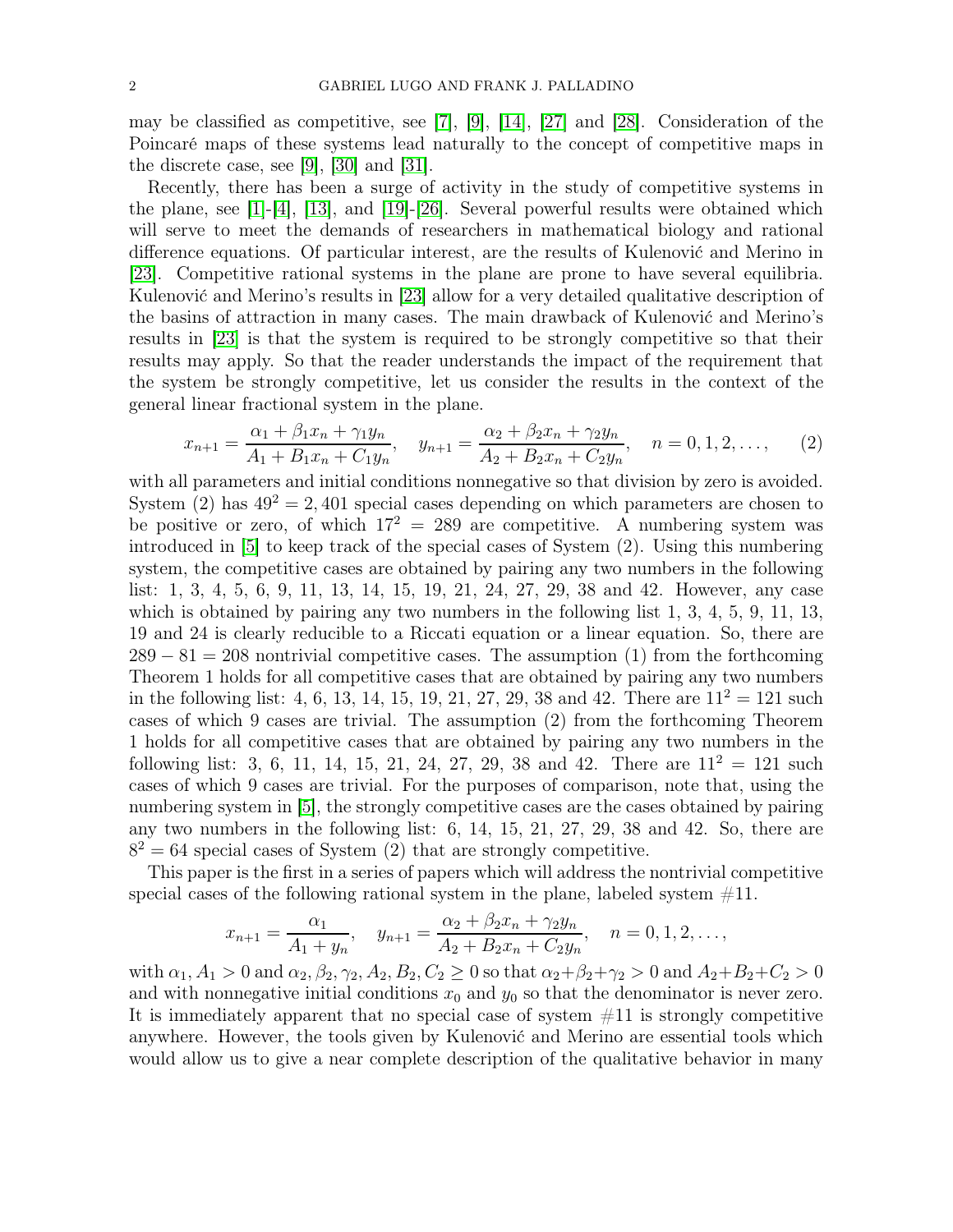of the cases we study. Therefore, it is highly desirable for us to find analogous results for the cases we study. To this end, we generalize Kulenović and Merino's theory so that the new theory may be applied to the systems that we study in this series of papers on the nontrivial competitive special cases of system  $\#11$ . Mathematical biologists may also find this generalization useful. The generalization of Kulenović and Merino's results has the broadest impact of all the results in the series and will be used throughout the series. In this sense, these results can be considered the main results of the series.

The nontrivial competitive special cases of system  $\#11$  are the cases numbered  $(11, 6)$ ,  $(11, 14)$ ,  $(11, 15)$ ,  $(11, 21)$ ,  $(11, 27)$ ,  $(11, 29)$ ,  $(11, 38)$  and  $(11, 42)$ , in the numbering system developed in [\[5\]](#page-16-7). Our goal in this article is to determine a complete picture of the qualitative behavior for the first two cases in the above list to the best of our ability.

The first system, numbered (11, 6) in the numbering system developed in [\[5\]](#page-16-7), is the system

$$
x_{n+1} = \frac{\alpha_1}{A_1 + y_n}, \quad y_{n+1} = \frac{\gamma_2 y_n}{x_n}, \quad n = 0, 1, \ldots,
$$

with  $\alpha_1, A_1, \gamma_2 > 0$  and arbitrary nonnegative initial conditions so that the denominator is never zero.

The second system, numbered  $(11, 14)$  in the same numbering system, is the system

$$
x_{n+1} = \frac{\alpha_1}{A_1 + y_n}, \quad y_{n+1} = \frac{\gamma_2 y_n}{A_2 + x_n}, \quad n = 0, 1, \dots,
$$

with  $\alpha_1, A_1, A_2, \gamma_2 > 0$  and arbitrary nonnegative initial conditions. Notice that the change of variables  $y_n^* = y_n$  and  $x_n^* = \frac{x_n}{\gamma_2}$  $\frac{x_n}{\gamma_2}$  and relabeling of parameters for the sake of notation reduces the second system to

$$
x_{n+1} = \frac{\alpha_1}{A_1 + y_n}, \quad y_{n+1} = \frac{y_n}{A_2 + x_n}, \quad n = 0, 1, \dots,
$$

with  $\alpha_1$ ,  $A_1$ ,  $A_2 > 0$  and arbitrary nonnegative initial conditions.

This article is organized as follows. In Section 2, we present some preliminary results and definitions for competitive maps which we will need in the remainder of the article. In Section 3, we present our generalization of Kulenović and Merino's theory. In Section 4, we present a near complete description of the qualitative behavior of the system (11, 6) using in part the results from Section 3. In Section 5, we present a near complete description of the qualitative behavior of the system (11, 14) using in part the results from Section 3.

### 2. Preliminary results and definitions for competitive maps

Competitive maps are order preserving maps. Indeed, denote with  $\preceq_{se}$  the southeast partial order in the plane whose nonnegative cone is the standard fourth quadrant  $\{(x,y)|x\geq 0, y\leq 0\}$ , that is,  $(x,y)\preceq_{se}(u,v)$  if and only if  $x\leq u$  and  $y\geq v$ . Competitive maps in the plane preserve the southeast ordering, that is  $T(s) \preceq_{se} T(w)$  whenever  $s \preceq_{se} w$ . We say that s and w are comparable in the order  $\preceq_{se}$  if either  $s \preceq_{se} w$  or  $w \preceq_{se} s$ .

A map T on a nonempty set  $R \subset \mathbb{R}^2$  is a continuous function  $T : R \to R$ . A set  $A \subset R$  is invariant for the map T if  $T(A) \subset A$ . A point  $x \in R$  is a fixed point of T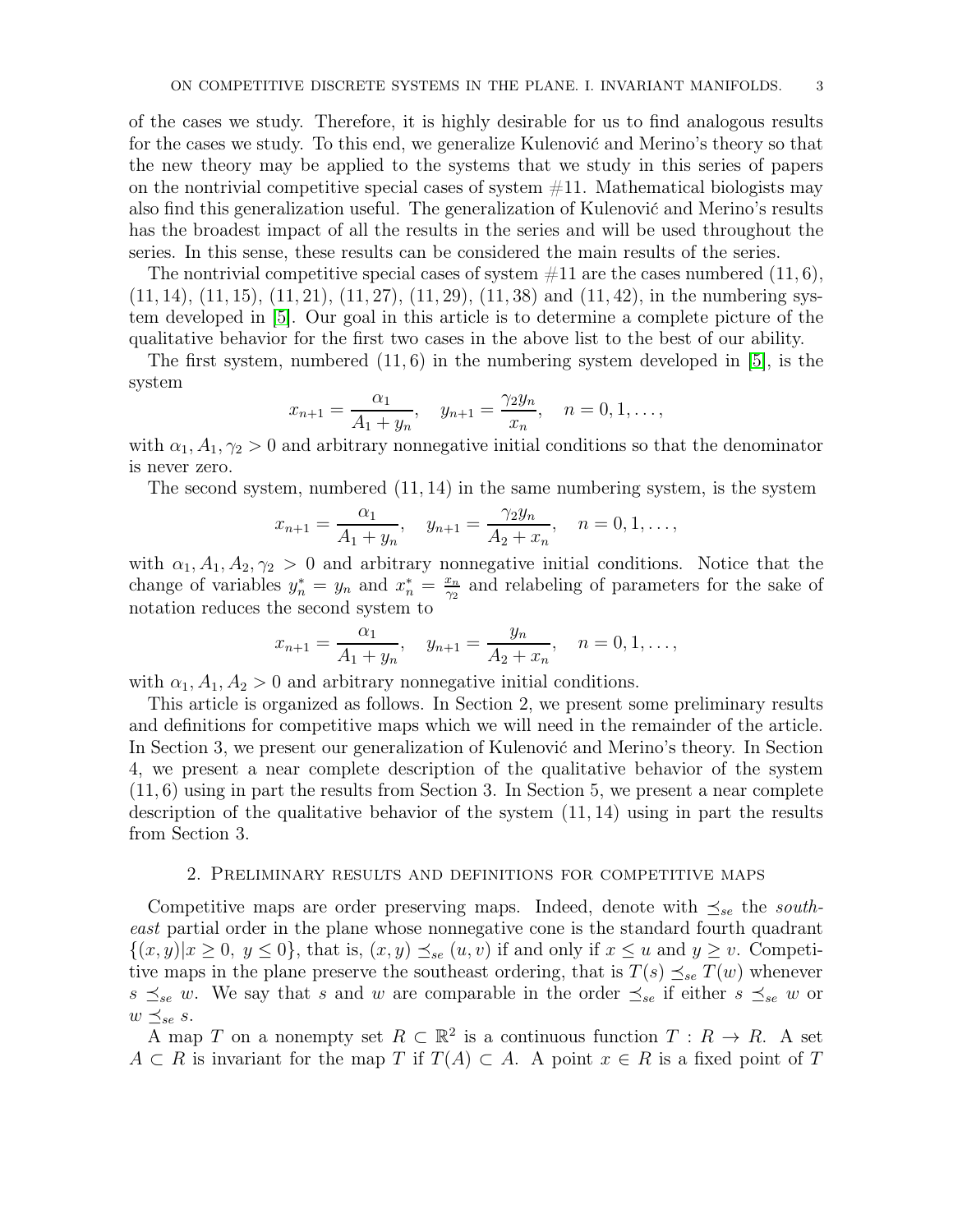if  $T(x) = x$ , and a minimal period-two point if  $T^2(x) = x$  and  $T(x) \neq x$ . The basin of attraction of a fixed point x is the set of all y such that  $T^n(y) \to x$ . A fixed point x is a global attractor of a set A if A is a subset of the basin of attraction of x.

Given  $(x, y) \in \mathbb{R}^2$ , define  $Q_1((x, y)) = \{(u, v) \in \mathbb{R}^2 | u \ge x \text{ and } v \ge y\}$ ,  $Q_2((x, y)) =$  ${(u, v) \in \mathbb{R}^2 | u \leq x \text{ and } v \geq y}, \ Q_3((x, y)) = {(u, v) \in \mathbb{R}^2 | u \leq x \text{ and } v \leq y}$  and  $Q_4((x,y)) = \{(u,v) \in \mathbb{R}^2 | u \ge x \text{ and } v \le y\}.$  Given  $(x,y) \in \mathbb{R}^2$  and a competitive map T both  $Q_2((x, y))$  and  $Q_4((x, y))$  are invariant.

### 3. A generalization of prior results on Strongly Competitive systems

In [\[23\]](#page-17-4), Kulenović and Merino develop a powerful theory for dealing with the dynamics of competitive planar maps. We would like to use this theory to give a clear picture of the qualitative behavior for the two rational systems in the plane  $(11, 6)$  and  $(11, 14)$ . However, these rational systems are not strongly competitive, so Kulenović and Merino's theory does not apply. In this section, we adjust the theorems and proofs of Kulenović and Merino in [\[23\]](#page-17-4) to allow for cases which are not necessarily strongly competitive.

The idea behind the proof of the generalized version is the same idea as was used in the proof given by Kulenović and Merino. The structure of the argument also has many similarities and is identical in some places. However, we feel that it is necessary to present the new argument in its entirety in the case of Theorem 1 as there are many small changes throughout the proof of the generalized version. On the other hand, for Theorems 2, 3 and 4 large parts of the proof are identical to the proof presented in [\[23\]](#page-17-4) and we only point out the differences between proofs where such differences arise. In the following four theorems, we generalize Theorems 1 through 4 of [\[23\]](#page-17-4). Particularly, we relax the assumption that the map must be strongly competitive.

**Theorem 1.** Let T be a competitive map on a rectangular region  $R \subset \mathbb{R}^2$  where

$$
T\left(\begin{array}{c} x \\ y \end{array}\right) = \left(\begin{array}{c} f(x,y) \\ g(x,y) \end{array}\right)
$$

.

Let  $\bar{z} \in R$  be a fixed point of T such that  $\Delta := R \cap int(Q_1(\bar{z}) \cup Q_3(\bar{z}))$  is nonempty (i.e.  $\bar{z}$  is not the NW or SE vertex of R). Further, assume that T is  $C^1$  and one of the following holds:

- (1)  $\frac{\partial f}{\partial x}|_{(s,t)} > 0$  and  $\frac{\partial g}{\partial y}|_{(s,t)} > 0$  for all  $(s,t) \in \Delta$ .
- $(2) \frac{\partial f}{\partial y}|_{(s,t)} < 0 \text{ and } \frac{\partial g}{\partial x}|_{(s,t)} < 0 \text{ for all } (s,t) \in \Delta.$

Suppose that the Jacobian  $J_T(\bar{z})$  of T at  $\bar{z}$  has real eigenvalues  $\lambda, \mu$  such that  $0 < |\lambda| < \mu$ , where  $|\lambda| < 1$ , and the eigenspace  $E^{\lambda}$  associated with  $\lambda$  is not a coordinate axis. Then there exists a curve  $C \subset R$  through  $\overline{z}$  that is invariant and a subset of the basin of attraction of  $\bar{z}$ , such that C is tangential to the eigenspace  $E^{\lambda}$  at  $\bar{z}$ , and C is the graph of a strictly increasing continuous function of the first coordinate on an interval. Moreover, the set consisting of the endpoints of C in the interior of R is forward invariant.

Proof. The proof is based on Theorem 1 of [\[23\]](#page-17-4) but has a slightly different presentation. Take  $\bar{z} \in R$ . We have assumed that  $\Delta$  is nonempty and we have made appropriate assumptions so that Lemma 5.1 in p. 234 of [\[15\]](#page-17-16) applies. Using Lemma 5.1 in p. 234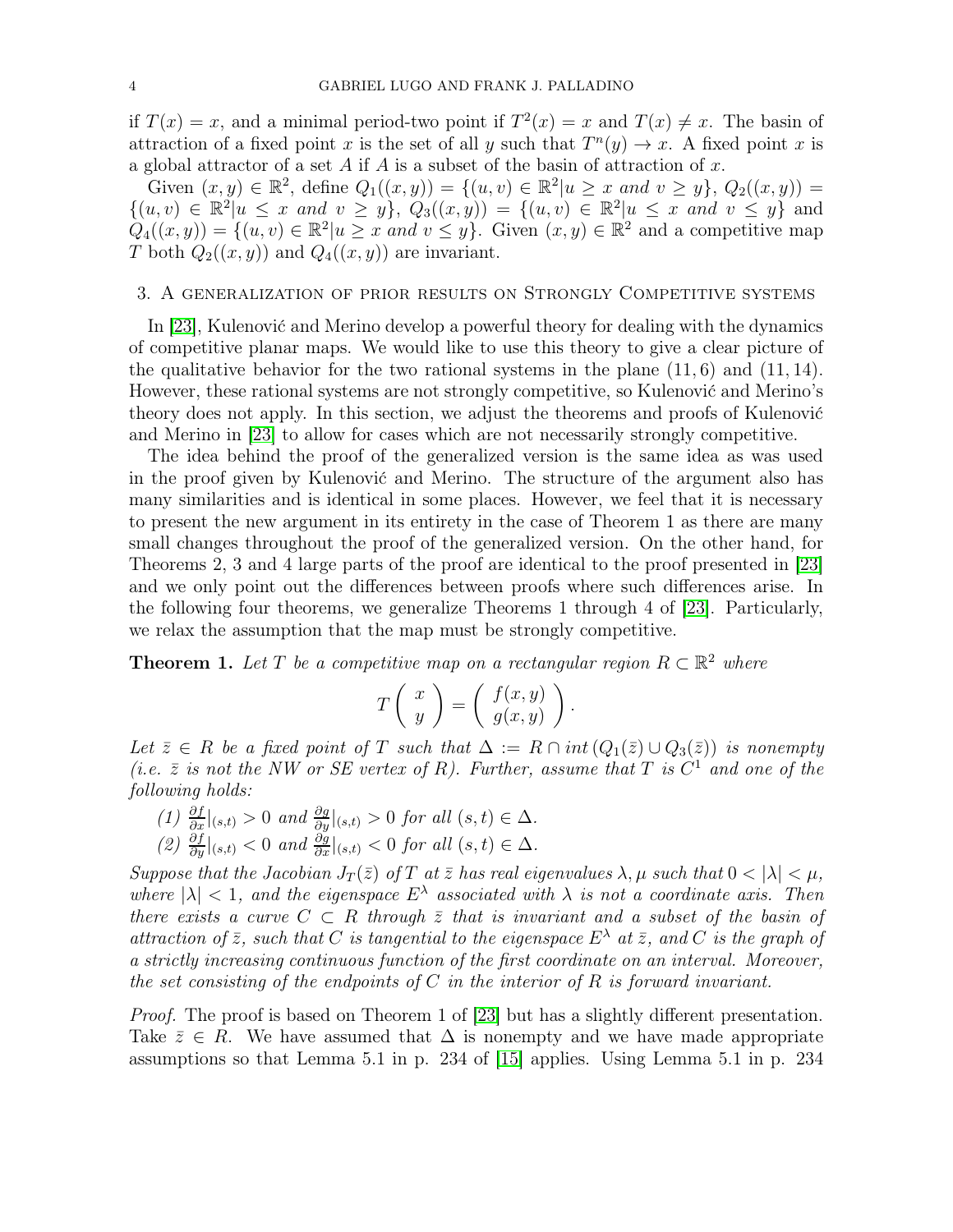of [\[15\]](#page-17-16), we get that there exists a small neighborhood V of  $\bar{z}$  and a locally invariant  $C^1$ manifold  $\hat{C} \subset V$  that is tangential to  $E^{\lambda}$  at  $\overline{z}$  and such that  $T^{n}(x) \to \overline{z}$  for all  $x \in \hat{C}$ . Since T is competitive, a unit eigenvector  $v^{\lambda}$  associated with  $\lambda$  may be chosen so that  $v^{\lambda}$ has nonnegative entries. By our assumption regarding the structure of the Jacobian at  $\bar{z}$ , the vector  $v^{\lambda}$  has positive entires. If necessary, since T is  $C^1$ , the diameter of V may be taken to be small enough to guarantee that no two points on  $\hat{C}$  are comparable in the ordering  $\preceq_{se}$ . This can be done since T is  $C^1$  and the tangential vector  $v^{\lambda}$  has positive entries. Let C be the connected component of the union of all preimages of  $\hat{C}$  that contains  $\hat{C}$ . More precisely, C is the connected component of  $\left\{\bigcup_{i=0}^{\infty}T^{-i}(\hat{C})\right\}$  containing

 $\hat{C}$ . The set C consists of noncomparable points in the order  $\preceq_{se}$ . Indeed, if v and w are two distinct points in C such that  $v \preceq_{se} w$ , then  $T^{n}(v) \preceq_{se} T^{n}(w)$  and  $T^{n}(v) \neq T^{n}(w)$ for  $n \geq 0$  because of either (1) or (2). But for n large enough, both  $T^n(v)$  and  $T^n(w)$ belong to  $\hat{C}$ , which consists of noncomparable points, a contradiction. Hence, C consists of noncomparable points. The projection of  $C$  onto the first coordinate is a connected set, thus it is an interval  $J \subset \mathbb{R}$ . Since points on C are noncomparable, C is the graph of a strictly increasing function  $f(t)$  of  $t \in J$ . The projection of C onto the second coordinate is a connected set, thus it is an interval. If there is a jump discontinuity at  $t_0 \in J$ , then this contradicts the connectedness of C. Thus,  $f(t)$  is a continuous function.

C is the graph of a continuous strictly increasing function from  $J$  to  $\mathbb R$  and, while we have not yet demonstrated C to be a  $C<sup>1</sup>$  manifold, we know for a fact that it is a continuous curve in the plane. In order to establish the desired result we need only show that the set consisting of the endpoints (or perhaps endpoint) of this curve which lie in the interior of  $R$  is invariant. If all of the endpoints of this curve lie in the boundary of R, then the proof is complete. Otherwise, take  $(j_1, f(j_1))$  to be a generic endpoint which does not lie in the boundary of  $R$ . We will assume, without loss of generality, that  $j_1$  is the right endpoint of J. The other case follows similarly. Assume, for the sake of contradiction, that  $T((j_1, f(j_1)))$  is not an endpoint of C, then, by continuity and the definition of C, we get that there is some  $j_2 \in J$ , which is not an endpoint of J, so that  $T((j_1, f(j_1))) = (j_2, f(j_2))$ . Let  $R_1$  be the smallest rectangle in R containing C. Note that C is a separartix for  $R_1$ . Moreover, since  $j_2$  is in the interior of  $J$ ,  $(j_2, f(j_2))$  is in the interior of  $R_1$ . Thus, there is a sufficiently small  $\epsilon > 0$  so that the ball of radius  $\epsilon$ about  $(j_2, f(j_2))$ , henceforth denoted  $B((j_2, f(j_2)), \epsilon)$ , lies entirely in  $R_1$ .

By continuity of T, there exists  $\delta > 0$  such that  $T(B((j_1, f(j_1)), \delta)) \subset B((j_2, f(j_2)), \frac{\epsilon}{2})$  $\frac{\epsilon}{2}$ . Consider the line segment  $L_0$  with endpoints  $(j_1, f(j_1) \pm \frac{\delta}{2})$  $\frac{\delta}{2}$ ). Since  $L_0$  is linearly ordered by  $\preceq_{se}$ , so is  $T(L_0)$ , and the points  $T((j_1, f(j_1) + \frac{\delta}{2}))$  and  $T((j_1, f(j_1) - \frac{\delta}{2}))$  $\left(\frac{\delta}{2}\right)$ ) are on different components of  $R_1 \setminus C$ . Find  $\epsilon_2 > 0$  such that both  $B(T((j_1, f(j_1) + \frac{\delta}{2}))$ ,  $\epsilon_2)$ , and  $B\left(T\left(\left(j_1, f(j_1) - \frac{\delta}{2}\right)\right)\right)$  $\left(\frac{\delta}{2}\right)$ ,  $\epsilon_2$ ) are each a subset of a different component of  $R_1 \setminus C$  and are both subsets of  $B(\tilde(j_2, f(j_2)), \epsilon)$ . Now, choose  $\eta > 0$  such that both

$$
T\left[B\left(\left(j_1,f(j_1)+\frac{\delta}{2}\right),\eta\right)\right] \subset B\left(T\left[\left(j_1,f(j_1)+\frac{\delta}{2}\right)\right],\epsilon_2\right),\right.
$$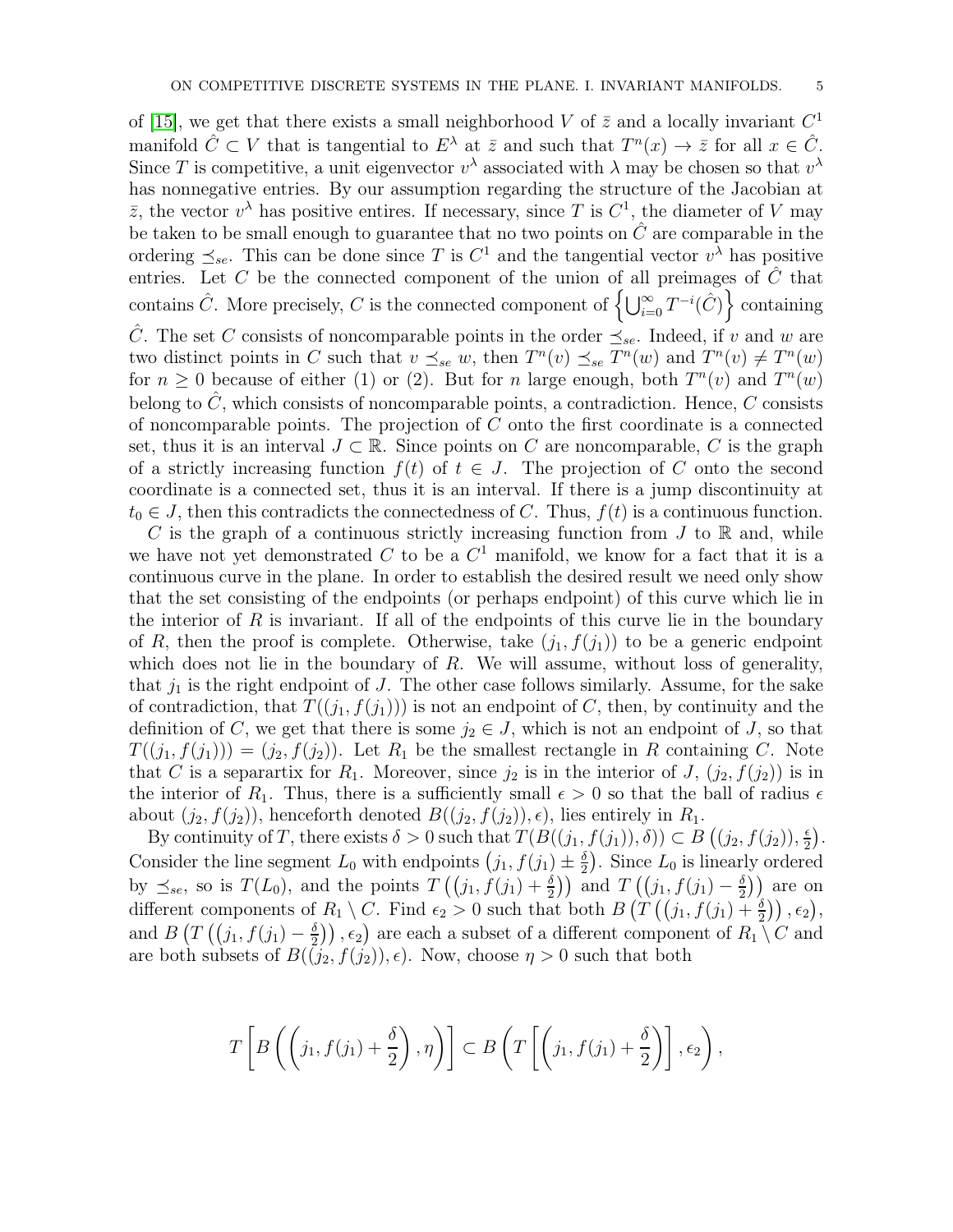and

$$
T\left[B\left(\left(j_1,f(j_1)-\frac{\delta}{2}\right),\eta\right)\right] \subset B\left(T\left[\left(j_1,f(j_1)-\frac{\delta}{2}\right)\right],\epsilon_2\right).
$$

Now, for each  $t \in (0, \eta)$  consider the line segment  $L_t$  with endpoints  $p_{\pm}(t) := (j_1 + t, f(j_1) \pm \frac{\delta}{2})$ Notice that for each  $t \in (0, \eta)$ ,  $T(p_{+}(t))$  and  $T(p_{-}(t))$  belong to different components of  $R_1 \setminus C$  yet both belong to  $B((j_2, f(j_2)), \epsilon)$ . For each  $t \in (0, \eta)$ , the line segment  $L_t$ is linearly ordered by  $\preceq_{se}$ , hence so is  $T(L_t)$ . Since  $T(p_+(t))$  and  $T(p_-(t))$  both belong to  $int(R_1)$  and  $T(L_t)$  is ordered by  $\preceq_{se} T(L_t) \subset int(R_1)$ . Thus, by continuity of T, for each  $t \in (0, \eta)$  there exists  $x_t \in L_t$  such that  $T(x_t) \in C$ . That is, the function  $f(x)$  may be extended to a function  $\hat{f}(x)$  defined on an interval  $\hat{J}$  that includes  $J$  as a proper subset. The reasoning used to show monotonicity of  $f(x)$  gives monotonicity of  $f(x)$ . If there is a jump discontinuity at  $t_0 \in (0, \eta)$ , let  $y_$  and  $y_+$  respectively be the left and right (distinct) limits of  $\hat{f}(x)$  as x approaches  $j_1 + t_0$  respectively. The points  $(j_1 + t_0, y_+)$  and  $(j_1 + t_0, y_+)$  are comparable in the order  $\preceq_{se}$  and because of either (1) or (2),  $T(j_1 + t_0, y_-) \preceq_{se} T(j_1 + t_0, y_+)$  and  $T(j_1 + t_0, y_+) - T(j_1 + t_0, y_-) \neq (0, 0)$ . Since both  $T(j_1+t_0, y_+)$  and  $T(j_1+t_0, y_-)$  are accumulation points of C and in  $int(R_1)$ , they are in C. Thus, we obtain that C must have comparable points, a contradiction. Thus  $f(t)$  is a continuous function. This contradicts the choice of C as a connected component, and we conclude that there can be no such endpoint  $(j_1, f(j_1))$ . So, we have narrowed down the possibilities for  $T(j_1, f(j_1))$ . We now know that  $T(j_1, f(j_1))$  must be an endpoint of C. If we can now rule out the possibility that  $T(j_1, f(j_1))$  is in the boundary of R, then we will have shown that the set consisting of the endpoints (or perhaps endpoint) of C which lie in the interior of R is invariant, as the statement of the theorem claims. However, this possibility is easily taken care of. In fact, we may show that  $T(x_0) \notin \partial R$  for any  $x_0 \in int(R)$ . To see this, consider points y and z in  $int(R)$  so that the points y,  $x_0$ , and z lie on a line with slope  $-1$  containing  $x_0$ , so that  $y \preceq_{se} x_0 \preceq_{se} z$  with all three points distinct. We may take such points since  $x_0 \in int(R)$ by choosing y and z sufficiently close to  $x_0$ . Then, by either (1) or (2) and the fact that T is competitive,  $T(y) \preceq_{se} T(x_0) \preceq_{se} T(z)$  with all three points distinct. More precisely,  $T(y) \in int(Q_2(T(x_0)))$  and  $T(z) \in int(Q_4(T(x_0))),$  and, in fact, the assumptions (1) and (2) were designed for this purpose. So, if  $x_0 \in \partial R$ , then we are forced to conclude that one of the points  $T(y)$  or  $T(z)$  does not belong to R, contradicting the assumption that  $R$  is forward invariant under  $T$ . So, we have now shown that the set consisting of endpoints of C which are not in the boundary of R is forward invariant under T and the theorem is proved.

 $\Box$ 

 $\frac{\delta}{2}$ .

**Theorem 2.** For the curve C of Theorem 1 to have endpoints in  $\partial R$ , it is sufficient that at least one of the following conditions is satisfied.

- (i) The map T has no fixed points nor periodic points of minimal period two in  $\Delta$ .
- (ii) The map T has no fixed points in  $\Delta$ ,  $det J_T(\bar{z}) > 0$ , and  $T(x) = \bar{z}$  has no solutions  $x \in \Delta$ .
- (iii) The map T has no fixed points in  $\Delta$ ,  $det J_T(\bar{z}) < 0$ , and  $T(x) = \bar{z}$  has no solutions  $x \in \Delta$ .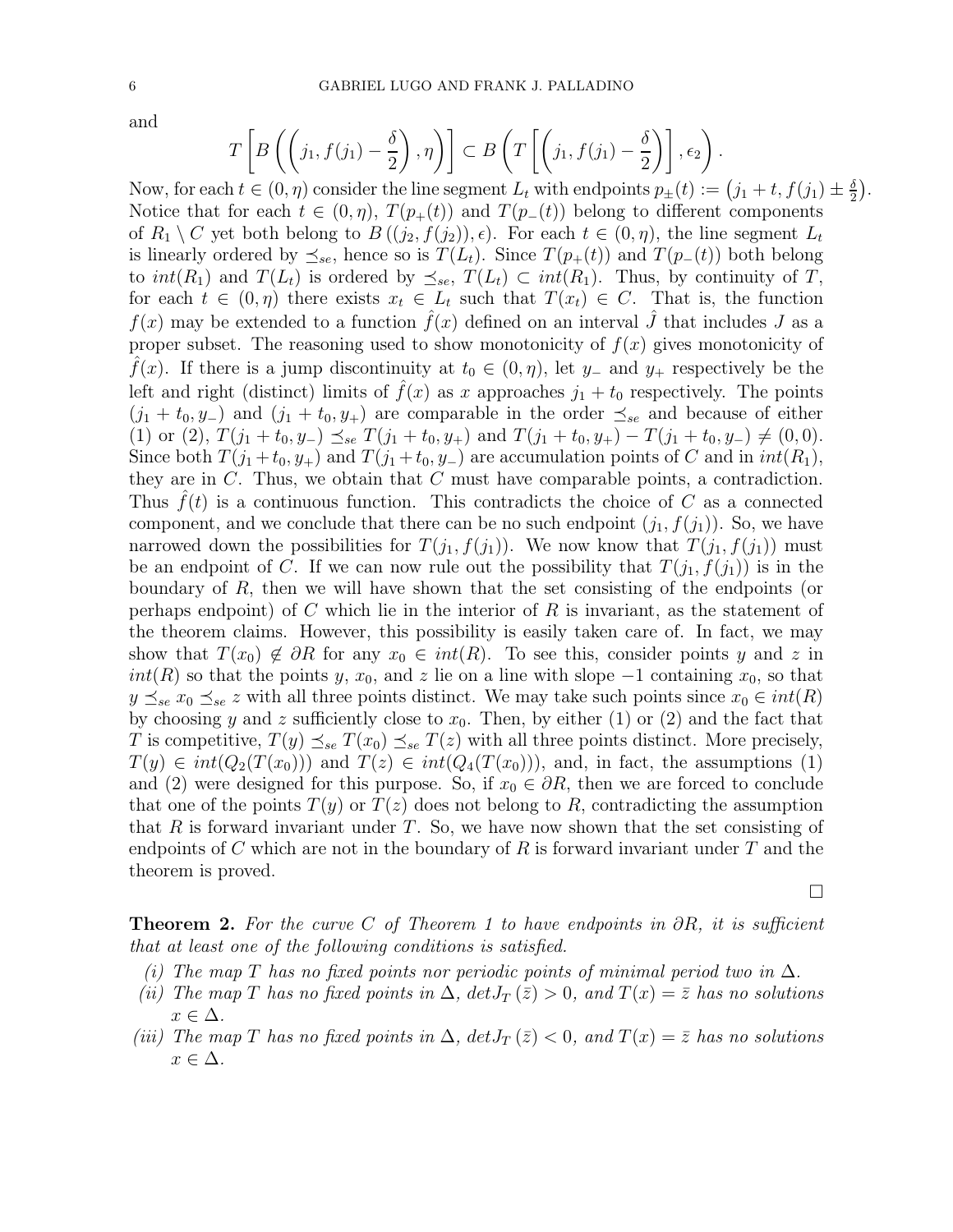*Proof.* We have shown, in Theorem 1, that the set consisting of endpoints of  $C$  which are not in the boundary of  $R$  is forward invariant under  $T$ . This set has cardinality at most two and so either it is empty, it has a fixed point, or it has a minimal period 2 point. In the above hypotheses (i), (ii) and (iii), we assume that there are no fixed points in  $\Delta$ , ruling out the possibility of a fixed point. So, the set consisting of endpoints of C which are not in the boundary of  $R$  is either empty or is a minimal period two orbit. To prove the theorem we need only rule out the case of a minimal period 2 orbit. Case (i) is obvious. For the remaining cases, the proof proceeds along the same lines as the proof of Theorem 2 of [\[23\]](#page-17-4). The proof is nearly identical with the only exception being that Theorem 1 of this article replaces Theorem 1 of [\[23\]](#page-17-4) everywhere Theorem 1 is mentioned or used. Such a replacement is valid because the proof of Theorem 2 of [\[23\]](#page-17-4) does not make use of the assumption in Theorem 1 of [\[23\]](#page-17-4) that T is strongly competitive.  $\square$ 

Theorem 3. Under the hypotheses of Theorem 1, suppose there exists a neighborhood U of  $\overline{z}$  in  $\mathbb{R}^2$  such that T is of class  $C^k$  on  $U \cup \Delta$  for some  $k \geq 1$ , and that the Jacobian of T at each  $x \in \Delta$  is invertible. Then the curve C in the conclusion of Theorem 1 is of  $class C^k$ .

Proof. The proof proceeds along the same lines as the proof of Theorem 3 of [\[23\]](#page-17-4). The proof is nearly identical with the only exception being that Theorem 1 of this article replaces Theorem 1 of [\[23\]](#page-17-4) everywhere Theorem 1 is mentioned or used. Such a replacement is valid because the proof of Theorem 3 of [\[23\]](#page-17-4) does not make use of the assumption in Theorem 1 of [\[23\]](#page-17-4) that T is strongly competitive.

# **Theorem 4.** (A) Assume the hypotheses of Theorem 1, and let C be the curve whose existence is guaranteed by Theorem 1. If the endpoints of C belong to  $\partial R$ , then C separates R into two connected components, namely

$$
W_{-} := \{ x \in R \setminus C : \exists y \in C \text{ with } x \preceq_{se} y \}
$$

and

$$
W_+ := \{ x \in R \setminus C : \exists y \in C \text{ with } y \leq_{se} x \},
$$

such that the following statements are true.

- (i)  $W_-\;$  is invariant, and dist  $(T^n(x), Q_2(\bar{z})) \to 0$  as  $n \to \infty$  for every  $x \in W_-\$ .
- (ii)  $W_+$  is invariant, and dist $(T^n(x), Q_4(\bar{z})) \to 0$  as  $n \to \infty$  for every  $x \in W_+$ .
- (B) If, in addition to the hypotheses of part  $(A)$ ,  $\overline{z}$  is an interior point of R, T is  $C^2$  in a neighborhood of  $\bar{z}$ , and one of the following holds:
	- $(1) \frac{\partial f}{\partial x}|_{(s,t)} > 0, \frac{\partial f}{\partial y}|_{(s,t)} < 0, \text{ and } \frac{\partial g}{\partial x}|_{(s,t)} < 0 \text{ for all } (s,t) \text{ in a neighborhood of } \overline{z}.$
	- $(2)$   $\frac{\partial f}{\partial y}|_{(s,t)} < 0$ ,  $\frac{\partial g}{\partial x}|_{(s,t)} < 0$ , and  $\frac{\partial g}{\partial y}|_{(s,t)} > 0$  for all  $(s,t)$  in a neighborhood of  $\overline{z}$ .
	- Then T has no periodic points in the boundary of  $Q_1(\bar{z}) \cup Q_3(\bar{z})$  except for  $\bar{z}$ , and the following statements are true.
		- (iii) For every  $x \in W_-\$  there exists  $n_0 \in \mathbb{N}$  such that  $T^n(x) \in int(Q_2(\overline{z}))$  for  $n > n_0$ .
		- (iv) For every  $x \in W_+$  there exists  $n_0 \in \mathbb{N}$  such that  $T^n(x) \in int(Q_4(\bar{z}))$  for  $n \geq n_0$ .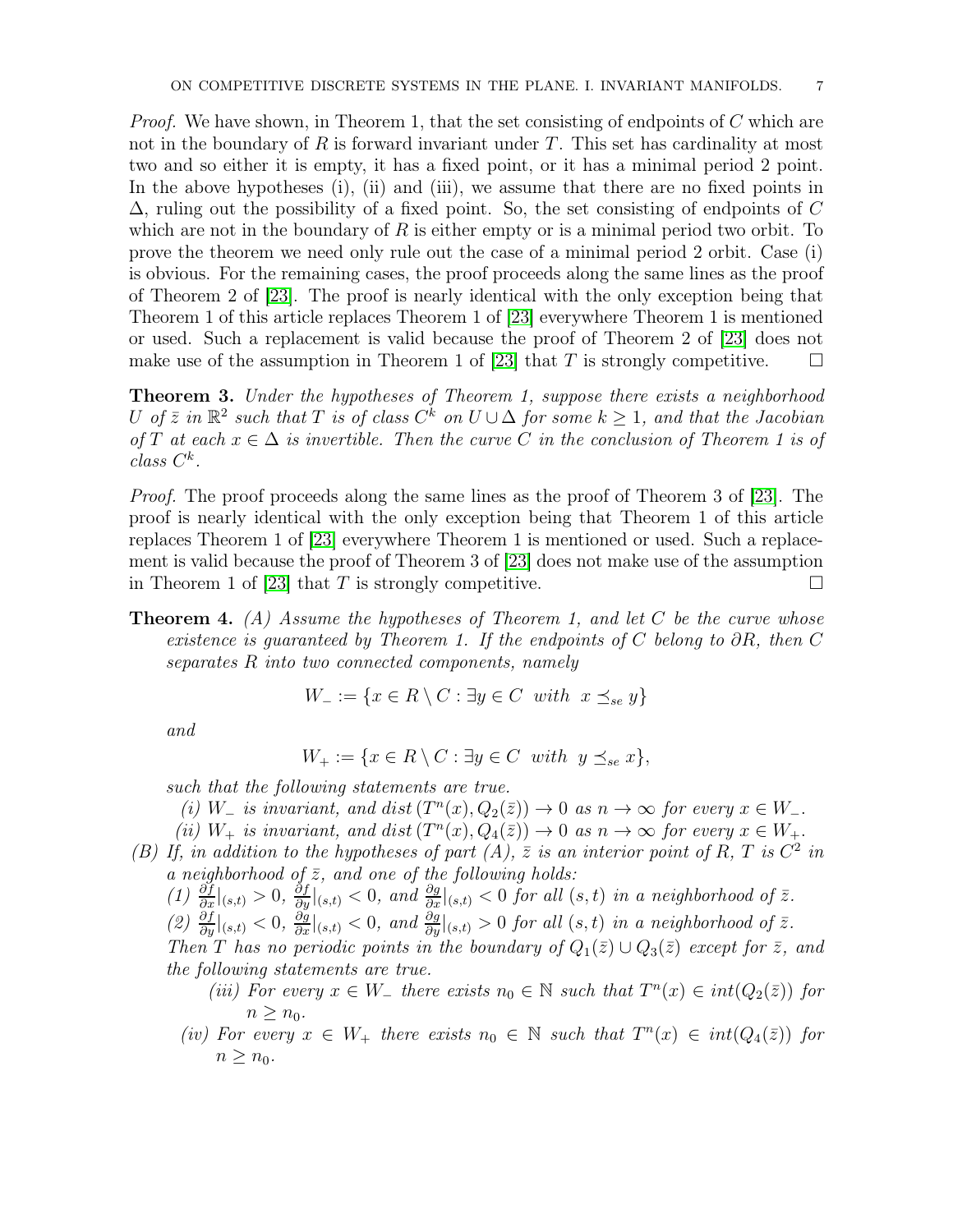*Proof.* The proof for (i) and (ii) proceeds along the same lines as the proof for (i) and (ii) of Theorem 4 of [\[23\]](#page-17-4). The proof is nearly identical with the only exception being that Theorem 1 of this article replaces Theorem 1 of [\[23\]](#page-17-4) everywhere Theorem 1 is mentioned or used. Such a replacement is valid because the proof for (i) and (ii) of Theorem 4 of [\[23\]](#page-17-4) does not make use of the assumption in Theorem 1 of [23] that T is strongly competitive.

For the proof of (iii) and (iv), consider  $T^2$ . Notice that  $T^2$  satisfies all of the necessary hypotheses needed to apply (iii) and (iv) of Theorem 4 of [\[23\]](#page-17-4), except that  $T^2$  may not be strongly competitive on all of  $\Delta$ . The assumptions (1) and (2) were designed to force  $T^2$  to be strongly competitive in a neighborhood of  $\bar{z}$ , allowing Theorem 4 of [\[23\]](#page-17-4) to be used on  $T^2$ . The proof for (iii) and (iv) of Theorem 4 of [\[23\]](#page-17-4) does not make use of the assumption in Theorem 1 of [\[23\]](#page-17-4) that T is strongly competitive on  $\Delta$ , however Theorem 4 of [\[23\]](#page-17-4) does need the map to be strongly competitive in a neighborhood of  $\bar{z}$ . So, we may apply Theorem 4 of [\[23\]](#page-17-4) to the map  $T^2$ .

When we do so, we get that  $T^2$  has no periodic points in the boundary of  $Q_1(\bar{z}) \cup Q_3(\bar{z})$ except for  $\bar{z}$ . Thus, since every periodic point of T is a periodic point of  $T^2$ , T has no periodic points in the boundary of  $Q_1(\bar{z}) \cup Q_3(\bar{z})$  except for  $\bar{z}$ . We also get that for every  $x \in W_-\$  there exists  $n_0 \in \mathbb{N}$  such that  $T^{2n}(x) \in int(Q_2(\bar{z}))$  for  $n \geq n_0$ . Since  $int(Q_2(\bar{z}))$  is invariant for our map T by virtue of T being competitive and either (1) or (2), we get the following. For every  $x \in W_-\$ , there exists  $n_0 \in \mathbb{N}$  such that  $T^n(x) \in int(Q_2(\bar{z}))$  for  $n \geq n_0$ . We also get that for every  $x \in W_+$  there exists  $n_0 \in \mathbb{N}$ such that  $T^{2n}(x) \in int(Q_4(\bar{z}))$  for  $n \geq n_0$ . Since  $int(Q_4(\bar{z}))$  is invariant for our map T by virtue of  $T$  being competitive and either  $(1)$  or  $(2)$ , we get the following. For every  $x \in W_+$ , there exists  $n_0 \in \mathbb{N}$  such that  $T^n(x) \in int(Q_4(\bar{z}))$  for  $n \ge n_0$ .

# 4. The System (11,6)

## Theorem 5. Consider the following system of rational difference equations

$$
x_{n+1} = \frac{\alpha_1}{A_1 + y_n}, \quad y_{n+1} = \frac{\gamma_2 y_n}{x_n}, \quad n = 0, 1, \ldots,
$$

with  $\alpha_1, A_1, \gamma_2 > 0$  and arbitrary nonnegative initial conditions so that the denominator is never zero. For this system of rational difference equations there are 3 regions in parametric space with distinct global behavior. The behavior is as follows:

- (1) If  $\gamma_2 > \frac{\alpha_1}{A_1}$  $\frac{\alpha_1}{A_1}$ , then the unique equilibrium  $\left(\frac{\alpha_1}{A_1}\right)$  $\left(\frac{\alpha_1}{A_1},0\right)$  is a saddle point with stable  $manifold (0, \infty) \times \{0\}$ . Whenever  $(x_0, y_0) \notin (0, \infty) \times \{0\}$ , then  $\lim_{n\to\infty} (x_n, y_n) =$  $(0, \infty)$ .
- (2) If  $\gamma_2 = \frac{\alpha_1}{A_1}$  $\frac{\alpha_1}{A_1}$ , then the unique equilibrium  $\left(\frac{\alpha_1}{A_1}\right)$  $\left(\frac{\alpha_1}{A_1},0\right)$  is nonhyperbolic with basin of attraction  $(0, \infty) \times \{0\}$ . Whenever  $(x_0, y_0) \notin (0, \infty) \times \{0\}$ , then  $\lim_{n\to\infty} (x_n, y_n) =$  $(0, \infty)$ .
- (3) If  $\gamma_2 < \frac{\alpha_1}{A_1}$  $\frac{\alpha_1}{A_1}$ , then there are exactly two equilibria  $\left(\frac{\alpha_1}{A_1}\right)$  $\left(\frac{\alpha_1}{A_1},0\right)$  and  $\left(\gamma_2,\frac{\alpha_1}{\gamma_2}\right)$  $\frac{\alpha_1}{\gamma_2}-A_1$ ). The equilibrium  $\left(\frac{\alpha_1}{4_1}\right)$  $\left(\frac{\alpha_1}{A_1},0\right)$  is locally asymptotically stable, and the equilibrium  $\left(\gamma_2,\frac{\alpha_1}{\gamma_2}\right)$  $\frac{\alpha_1}{\gamma_2} - A_1$ is a saddle point. Moreover, there is a strictly increasing smooth function  $C$ :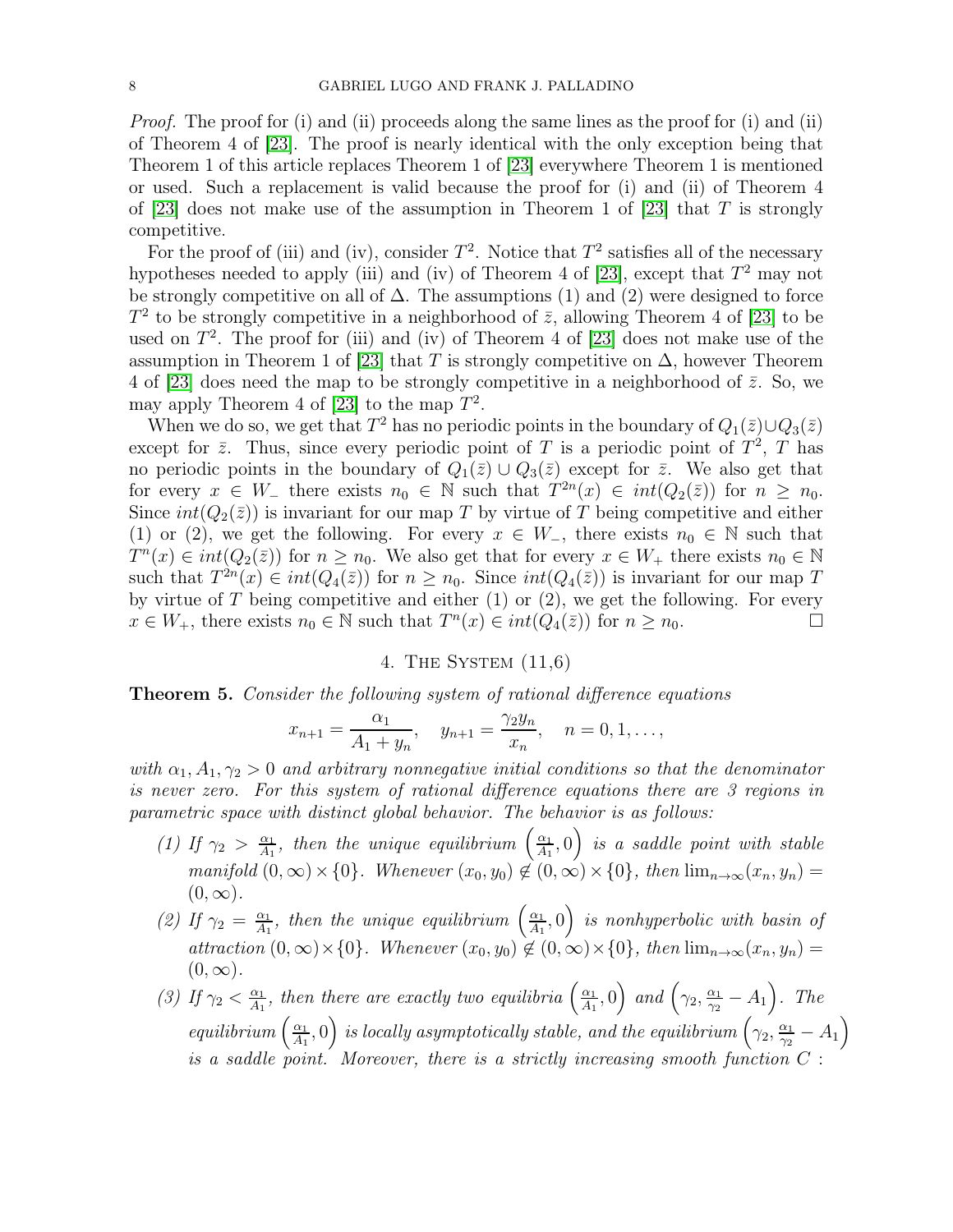$(0,\infty) \rightarrow (0,\infty)$ , which has the property that its graph  $\{(x,y) \in (0,\infty)^2 | y =$  $C(x)\}$  is the global stable manifold for the saddle point equilibrium  $\left(\gamma_2,\frac{\alpha_1}{\gamma_2}\right)$  $\frac{\alpha_1}{\gamma_2} - A_1$ and an invariant separatrix. If  $y_0 > C(x_0)$ , then  $\lim_{n\to\infty} (x_n, y_n) = (0, \infty)$ . If  $y_0 = C(x_0)$ , then  $\lim_{n\to\infty} (x_n, y_n) = \left( \gamma_2, \frac{\alpha_1}{\gamma_2} \right)$  $\frac{\alpha_1}{\gamma_2} - A_1$ ). If  $y_0 < C(x_0)$ , then  $\lim_{n\to\infty}(x_n,y_n)=\left(\frac{\alpha_1}{A_1}\right)$  $\frac{\alpha_1}{A_1}, 0\Big).$ 

Proof. To find the equilibria we solve:

$$
\bar{x} = \frac{\alpha_1}{A_1 + \bar{y}}, \quad \bar{y} = \frac{\gamma_2 \bar{y}}{\bar{x}}.
$$

So,

$$
(\bar{x}_1, \bar{y}_1) = \left(\frac{\alpha_1}{A_1}, 0\right)
$$
  
 
$$
\alpha \in (0, \frac{\alpha_1}{A_1} \text{ then } \alpha_1
$$

is an equilibrium. Furthermore, if  $\gamma_2 \in (0, \frac{\alpha_1}{A_1})$  $\frac{\alpha_1}{A_1}$ , then

$$
(\bar{x}_2, \bar{y}_2) = \left(\gamma_2, \frac{\alpha_1}{\gamma_2} - A_1\right)
$$

is another equilibrium. Now let us prove that there are no other equilibria. From the equation

$$
\bar{y} = \frac{\gamma_2 \bar{y}}{\bar{x}},
$$

we see that for any equilibrium point  $\bar{y}=0$  or  $\bar{x}=\gamma_2$ . If the former is true, then the equilibrium is  $(\bar{x}_1, \bar{y}_1)$ . If the latter is true, then the equilibrium is  $(\bar{x}_2, \bar{y}_2)$ . If  $\gamma_2 = \frac{\alpha_1}{A_1}$  $\frac{\alpha_1}{A_1}$ , then the two equilibria coincide and in fact there is a single equilibrium point. Performing linearized stability analysis about the equilibrium  $(\bar{x}, \bar{y})$ , we solve:

$$
\det\left(\begin{array}{cc} -\lambda & \frac{-\bar{x}}{A_1+\bar{y}}\\ \frac{-\bar{y}}{\bar{x}} & \frac{\gamma_2}{\bar{x}}-\lambda \end{array}\right) = 0.
$$

$$
\lambda^2 - \left(\frac{\gamma_2}{\bar{x}}\right)\lambda - \frac{\bar{y}}{A_1+\bar{y}} = 0.
$$

So, the roots of the characteristic equation of the linearized equation about the equilibrium  $(\bar{x}_1, \bar{y}_1)$  are the roots of

$$
\lambda^2 - \left(\frac{\gamma_2 A_1}{\alpha_1}\right) \lambda = 0.
$$

So, the roots of the characteristic equation of the linearized equation about the equilibrium  $(\bar{x}_1, \bar{y}_1)$  are  $\lambda_1 = 0$  and  $\lambda_2 = \frac{\gamma_2 A_1}{\gamma_1}$  $\frac{2A_1}{\alpha_1}$ . Moreover, the roots of the characteristic equation of the linearized equation about the equilibrium  $(\bar{x}_2, \bar{y}_2)$  are the roots of

$$
\lambda^2 - \lambda + \frac{\gamma_2 A_1}{\alpha_1} - 1 = 0.
$$

So,

$$
\lambda_{1,2} = \frac{1 \pm \sqrt{5 - \frac{4\gamma_2 A_1}{\alpha_1}}}{2}.
$$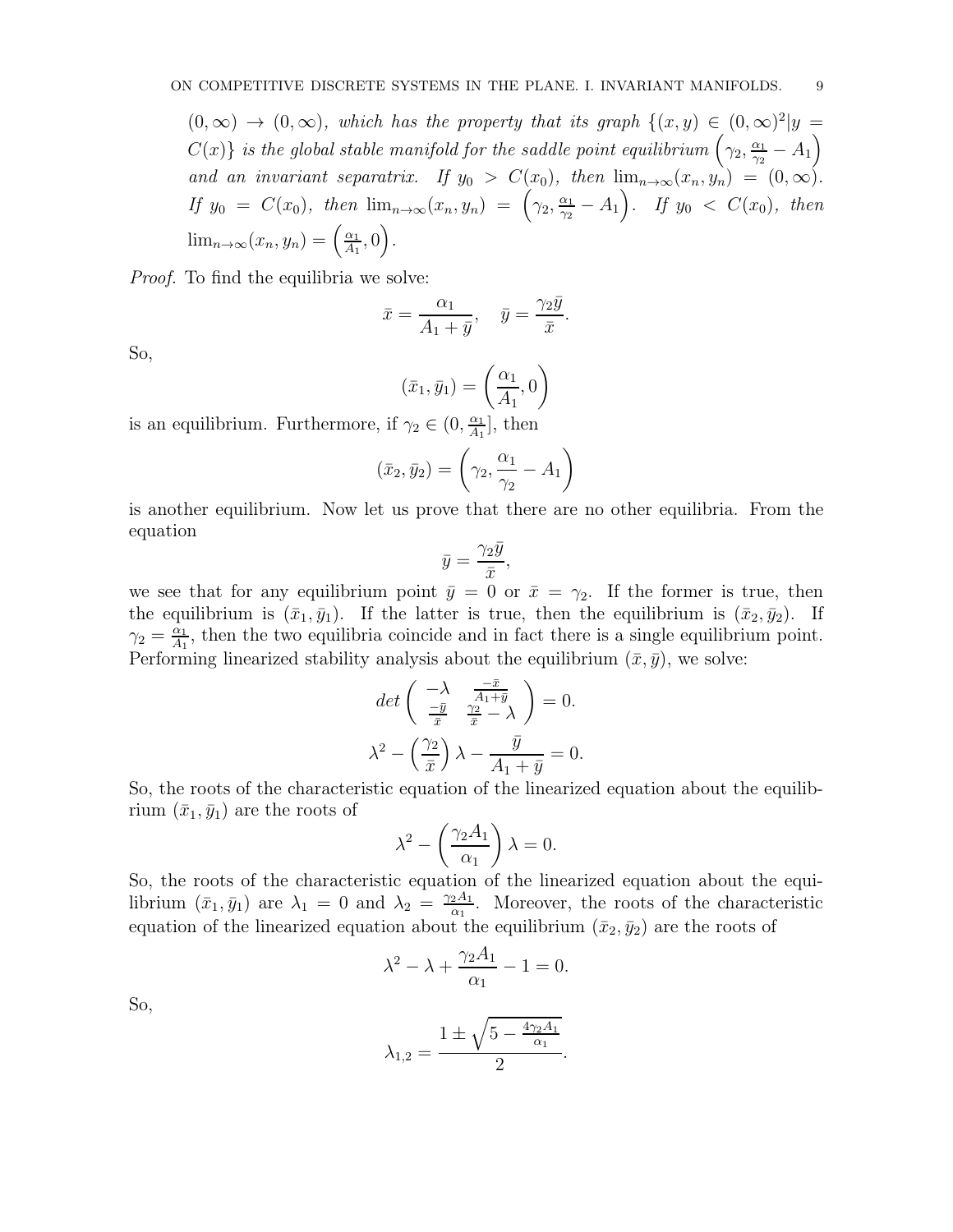Thus, if  $\gamma_2 > \frac{\alpha_1}{A_1}$  $\frac{\alpha_1}{A_1}$ , then the unique equilibrium

$$
(\bar{x}, \bar{y}) = \left(\frac{\alpha_1}{A_1}, 0\right)
$$

is a saddle point. If  $\gamma_2 = \frac{\alpha_1}{A_1}$  $\frac{\alpha_1}{A_1}$ , then the unique equilibrium

$$
(\bar{x}, \bar{y}) = \left(\frac{\alpha_1}{A_1}, 0\right)
$$

is nonhyperbolic. If  $\gamma_2 < \frac{\alpha_1}{A_1}$  $\frac{\alpha_1}{A_1}$ , then there are two equilibria,

$$
(\bar{x}_1, \bar{y}_1) = \left(\frac{\alpha_1}{A_1}, 0\right)
$$
 and  $(\bar{x}_2, \bar{y}_2) = \left(\gamma_2, \frac{\alpha_1}{\gamma_2} - A_1\right)$ .

Furthermore, in this region of the parameters  $\frac{\gamma_2 A_1}{\alpha_1} < 1$  and

$$
\frac{1 + \sqrt{5 - \frac{4\gamma_2 A_1}{\alpha_1}}}{2} > \frac{1 + \sqrt{5 - \frac{4\alpha_1 A_1}{A_1 \alpha_1}}}{2} = 1.
$$

Moreover, in this region of the parameters

$$
\frac{1 - \sqrt{5 - \frac{4\gamma_2 A_1}{\alpha_1}}}{2} > \frac{1 - \sqrt{5}}{2} > -1.
$$

So, if  $\gamma_2 < \frac{\alpha_1}{A_1}$  $\frac{\alpha_1}{A_1}$ , then  $(\bar{x}_1, \bar{y}_1)$  is locally asymptotically stable and  $(\bar{x}_2, \bar{y}_2)$  is a saddle point. Consider the case where  $\gamma_2 > \frac{\alpha_1}{4}$  $\frac{\alpha_1}{A_1}$ . In this case, we have

$$
y_{n+2} = \frac{\gamma_2 y_{n+1}}{x_{n+1}} \ge \frac{\gamma_2 A_1 y_{n+1}}{\alpha_1}, \quad n \ge 0.
$$

So, in this case, whenever  $(x_0, y_0) \notin (0, \infty) \times \{0\}$ , then  $\lim_{n\to\infty} (x_n, y_n) = (0, \infty)$ . If  $\gamma_2 > \frac{\alpha_1}{A_1}$  $\frac{\alpha_1}{A_1}$  and  $(x_0, y_0) \in (0, \infty) \times \{0\}$ , then  $(x_n, y_n) = \left(\frac{\alpha_1}{A_1}, 0\right)$  for  $n \ge 1$ . Thus, in this case,  $(0, \infty) \times \{0\}$  is the stable manifold for the saddle point equilibrium  $(\frac{\alpha_1}{A_1})$  $\frac{\alpha_1}{A_1}$ , 0). Consider the case where  $\gamma_2 = \frac{\alpha_1}{A_1}$  $\frac{\alpha_1}{A_1}$ . In this case, we have

$$
y_{n+2} = \frac{\gamma_2 y_{n+1}}{x_{n+1}} = y_{n+1} + \frac{\gamma_2 y_{n+1} y_n}{\alpha_1}, \quad n \ge 0.
$$

So, the solution  $\{(x_n, y_n)\}_{n=0}^{\infty}$  has  $\{y_n\}_{n=1}^{\infty}$  monotone increasing. Furthermore,

$$
y_{n+2} = \frac{\gamma_2 y_{n+1}}{x_{n+1}} = y_{n+1} + \frac{\gamma_2 y_{n+1} y_n}{\alpha_1} \ge y_{n+1} + \frac{\gamma_2 \min(y_0, y_1)^2}{\alpha_1}, \quad n \ge 0.
$$

So, in this case, whenever  $(x_0, y_0) \notin (0, \infty) \times \{0\}$ , then  $\lim_{n\to\infty} (x_n, y_n) = (0, \infty)$ . If  $\gamma_2 = \frac{\alpha_1}{A_1}$  $\frac{\alpha_1}{A_1}$  and  $(x_0, y_0) \in (0, \infty) \times \{0\}$ , then  $(x_n, y_n) = (\frac{\alpha_1}{A_1}, 0)$  for  $n \ge 1$ . Thus, in this case,  $(0, \infty) \times \{0\}$  is an invariant manifold which is the basin of attraction for the nonhyperbolic equilibrium  $\left(\frac{\alpha_1}{4_1}\right)$  $\frac{\alpha_1}{A_1}$ , 0). Now, consider the case  $\gamma_2 < \frac{\alpha_1}{A_1}$  $\frac{\alpha_1}{A_1}$ . For this case we want to apply Theorems 1, 2, 3, and 4, so we check the hypotheses of these theorems. Consider the region  $R = (0, \infty)^2$ . Let us consider the competitive map

$$
T\left(\begin{array}{c}x\\y\end{array}\right)=\left(\begin{array}{c}f(x,y)\\g(x,y)\end{array}\right)=\left(\begin{array}{c}\frac{\alpha_1}{A_1+y}\\ \frac{\gamma_2y}{x}\end{array}\right).
$$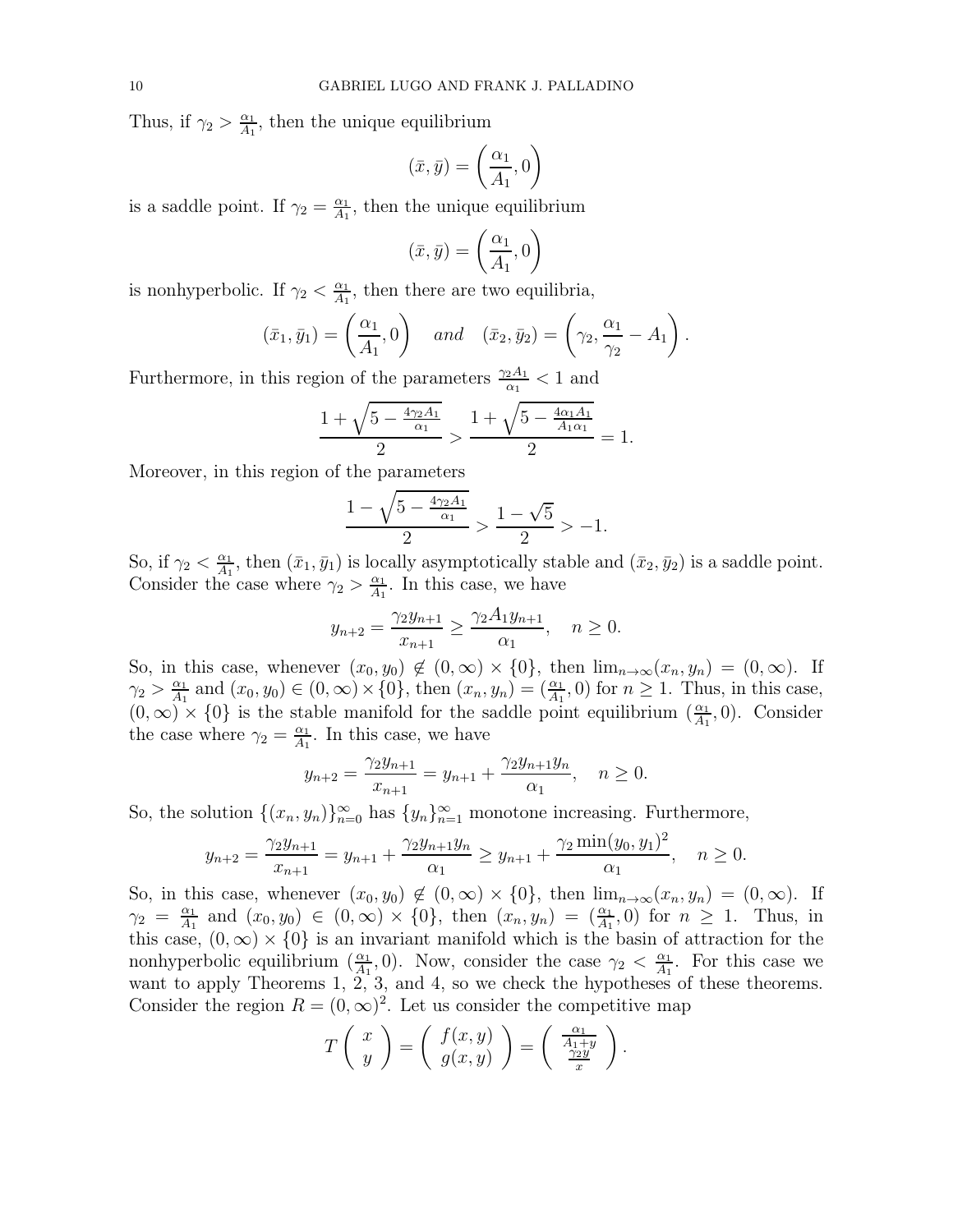Call the fixed point  $(\gamma_2, \frac{\alpha_1}{\gamma_2})$  $(\frac{\alpha_1}{\gamma_2} - A_1)$ ,  $\bar{z}$ . This fixed point will act as the fixed point,  $\bar{z}$ , in the statement of Theorem 1. Notice that  $\Delta := R \cap int(Q_1(\bar{z}) \cup Q_3(\bar{z}))$  is nonempty. Also, notice that

$$
\frac{\partial f}{\partial y}|_{(s,t)} = \frac{-\alpha_1}{(A_1 + t)^2} < 0 \quad \text{for all} \quad (s,t) \in \Delta.
$$
\n
$$
\frac{\partial g}{\partial x}|_{(s,t)} = \frac{-\gamma_2 t}{s^2} < 0 \quad \text{for all} \quad (s,t) \in \Delta.
$$

Moreover, T is  $C^{\infty}$  on all of R. Also,  $J_T(\bar{z})$  has eigenvalues,

$$
\mu = \frac{1 + \sqrt{5 - \frac{4\gamma_2 A_1}{\alpha_1}}}{2},
$$

$$
\lambda = \frac{1 - \sqrt{5 - \frac{4\gamma_2 A_1}{\alpha_1}}}{2}.
$$

So, as we have shown earlier,

$$
-1 < \frac{1-\sqrt{5-\frac{4\gamma_2 A_1}{\alpha_1}}}{2} < 0 < 1 < \frac{1+\sqrt{5-\frac{4\gamma_2 A_1}{\alpha_1}}}{2}
$$

.

Further, notice that

$$
J_T(\bar{z}) = \begin{pmatrix} 0 & \frac{-\gamma_2^2}{\alpha_1} \\ \frac{A_1}{\gamma_2} - \frac{\alpha_1}{\gamma_2^2} & 1 \end{pmatrix}.
$$

Thus, the eigenspace  $E^{\lambda}$  is not a coordinate axis. Moreover, the value of  $J_T(\bar{z})$  and the fact that T is  $C^{\infty}$  on all of R tells us that the hypothesis (2) needed for Theorem 4 holds.

Notice that since  $\gamma_2 < \frac{\alpha_1}{A_1}$  $\frac{\alpha_1}{A_1}$ , the equilibrium  $(\bar{x}_1, \bar{y}_1) \notin \Delta$ . Also notice that

$$
det(J_T(\bar{z})) = det\begin{pmatrix} 0 & \frac{-\gamma_2^2}{\alpha_1} \\ \frac{A_1}{\gamma_2} - \frac{\alpha_1}{\gamma_2^2} & 1 \end{pmatrix} = -1 + \frac{\gamma_2 A_1}{\alpha_1} < 0.
$$

Furthermore, the following system of equations has a unique solution,

$$
\gamma_2 = \frac{\alpha_1}{A_1 + y},
$$

$$
A_1 - \frac{\alpha_1}{\gamma_2} = \frac{\gamma_2 y}{x}.
$$

Thus, Theorems 1, 2, 3, and 4 apply on the region  $R = (0, \infty)^2$ . Therefore, the consequences of Theorems 1, 2, 3, and 4 are true on the region  $(0, \infty)^2$ . Thus, there is a strictly increasing  $C^{\infty}$  function on  $(0, \infty)$ ,  $C(x)$ , whose graph passes through the point  $\left(\gamma_2,\frac{\alpha_1}{\gamma_2}\right)$  $\frac{\alpha_1}{\gamma_2} - A_1$ ). The graph of  $C(x)$  separates  $(0, \infty)^2$  into two invariant regions,

$$
W_{-} := \{(x, y) \in (0, \infty)^2 | y > C(x) \}.
$$
  

$$
W_{+} := \{(x, y) \in (0, \infty)^2 | y < C(x) \}.
$$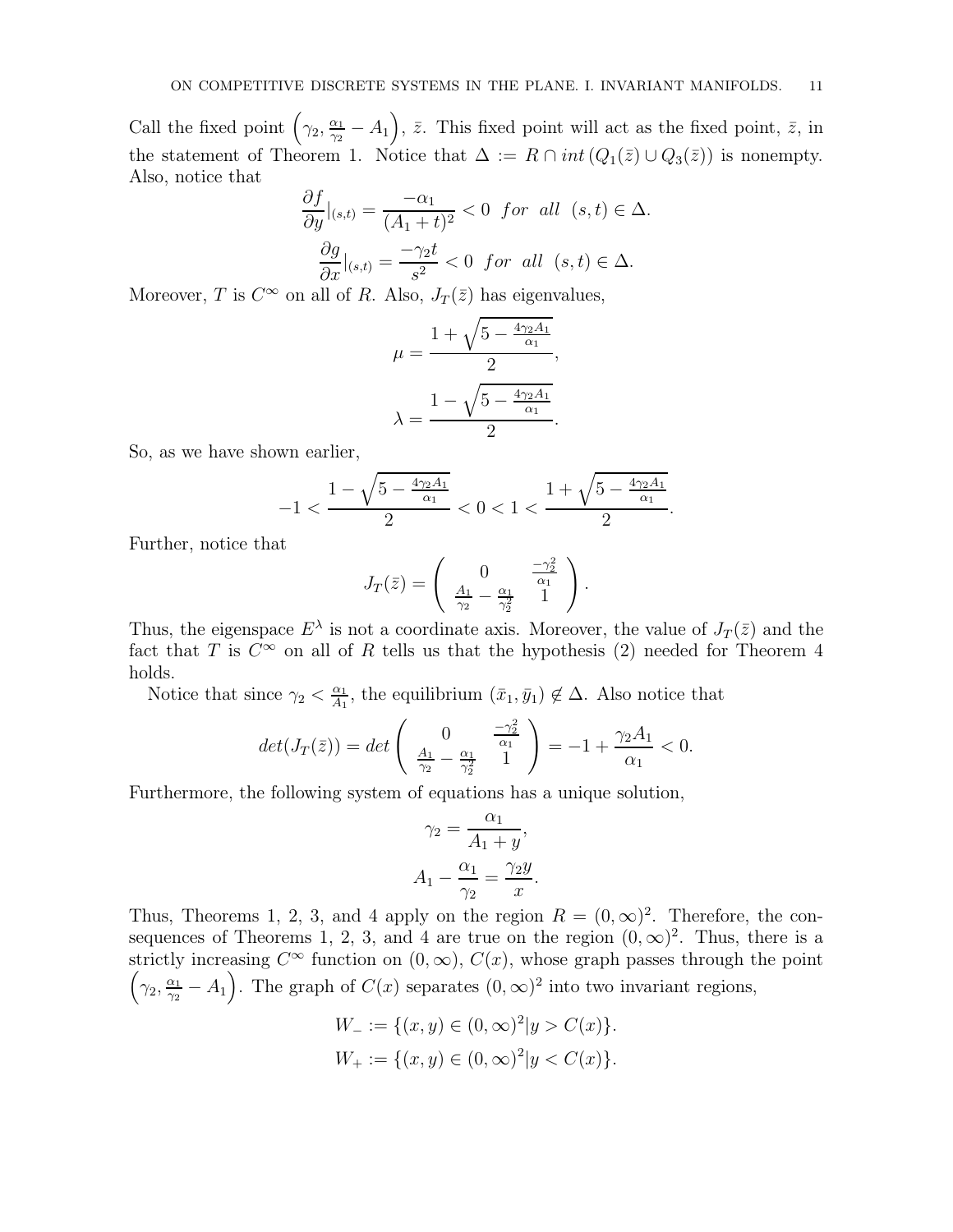Theorem 4(B) then tells us that for each point  $(x_0, y_0) \in W_-\$ , there exists an  $n_0 \in \mathbb{N}$ such that  $x_n < \gamma_2$  and  $y_n > \frac{\alpha_1}{\gamma_2}$  $\frac{\alpha_1}{\gamma_2} - A_1$  for  $n \geq n_0$ . We claim that for sufficiently small  $\epsilon > 0$  sets of the form  $(0, \gamma_2 - \epsilon] \times [\frac{\alpha_1}{\gamma_2 - \epsilon} - A_1, \infty)$  are invariant. Let us prove this claim. Suppose  $(x_n, y_n) \in (0, \gamma_2 - \epsilon] \times [\frac{\alpha_1}{\gamma_2 - \epsilon} - A_1, \infty)$ , then

$$
y_{n+1} = \frac{\gamma_2 y_n}{x_n} \ge y_n \ge \frac{\alpha_1}{\gamma_2 - \epsilon} - A_1.
$$

Moreover,

$$
x_{n+1} = \frac{\alpha_1}{A_1 + y_n} \le \frac{\alpha_1}{A_1 + \frac{\alpha_1}{\gamma_2 - \epsilon} - A_1} = \gamma_2 - \epsilon.
$$

So, for some  $\epsilon > 0$ ,  $y_{n+1} > \frac{\gamma_2}{\gamma_2 - \epsilon} y_n$  for  $n > n_0$ . Thus, by this fact and our original recursive equation, for each initial condition  $(x_0, y_0) \in W_-\$ ,  $\lim_{n\to\infty} (x_n, y_n) = (0, \infty)$ .

Further, Theorem 4(B) tells us that for each point  $(x_0, y_0) \in W_+$ , there exists an  $n_0 \in \mathbb{N}$  such that  $x_n > \gamma_2$  and  $y_n < \frac{\alpha_1}{\gamma_2}$  $\frac{\alpha_1}{\gamma_2} - A_1$  for  $n \geq n_0$ . We claim that for sufficiently small  $\epsilon > 0$  sets of the form  $[\gamma_2 + \epsilon, \infty) \times [0, \frac{\alpha_1}{\gamma_2 + \epsilon} - A_1]$  are invariant. Let us prove this claim. Suppose  $(x_n, y_n) \in [\gamma_2 + \epsilon, \infty) \times [0, \frac{\alpha_1}{\gamma_2 + \epsilon} - A_1]$ , then

$$
y_{n+1} = \frac{\gamma_2 y_n}{x_n} \le y_n \le \frac{\alpha_1}{\gamma_2 + \epsilon} - A_1.
$$

Moreover,

$$
x_{n+1} = \frac{\alpha_1}{A_1 + y_n} \ge \frac{\alpha_1}{A_1 + \frac{\alpha_1}{\gamma_2 + \epsilon} - A_1} = \gamma_2 + \epsilon.
$$

So, for some  $\epsilon > 0$ ,  $y_{n+1} < \frac{\gamma_2}{\gamma_2 + \gamma_1}$  $\frac{\gamma_2}{\gamma_2+\epsilon}y_n$  for  $n > n_0$ . Thus, by this fact and our original recursive equation, for each initial condition  $(x_0, y_0) \in W_+$ ,  $\lim_{n\to\infty} (x_n, y_n) = \left(\frac{\alpha_1}{A_1}\right)$  $\frac{\alpha_1}{A_1}, 0$ . Moreover, by Theorems 1, 2, 3, and 4, the set

$$
\{(x, y) \in (0, \infty)^2 | y = C(x) \}
$$

is an invariant separatrix. Also, for  $(x_0, y_0) \in \{(x, y) \in (0, \infty)^2\}$  $\sqrt{ }$  $|y = C(x)\}, \lim_{n \to \infty} (x_n, y_n) =$  $\gamma_2, \frac{\alpha_1}{\gamma_2}$  $(\frac{\alpha_1}{\gamma_2} - A_1)$ . Suppose  $(x_0, y_0) \in (0, \infty) \times \{0\}$ , then  $(x_n, y_n) = (\frac{\alpha_1}{A_1})$  $\left(\frac{\alpha_1}{A_1}, 0\right)$  for  $n \geq 1$ . Suppose  $(x_0, y_0) \in \{0\} \times [0, \infty)$ , then  $y_1$  is undefined.

 $\Box$ 

## 5. The System (11,14)

**Theorem 6.** Consider the following system of rational difference equations

$$
x_{n+1} = \frac{\alpha_1}{A_1 + y_n}, \quad y_{n+1} = \frac{y_n}{A_2 + x_n}, \quad n = 0, 1, \dots,
$$

with  $\alpha_1, A_1, A_2 > 0$  and arbitrary nonnegative initial conditions so that the denominator is never zero. For this system of rational difference equations there are  $\lambda$  regions in parametric space with distinct global behavior. The behavior is as follows:

(1) If  $A_2 \geq 1$ , then the unique equilibrium  $\left(\frac{\alpha_1}{A_1}\right)$  $\left(\frac{\alpha_1}{A_1},0\right)$  is globally asymptotically stable.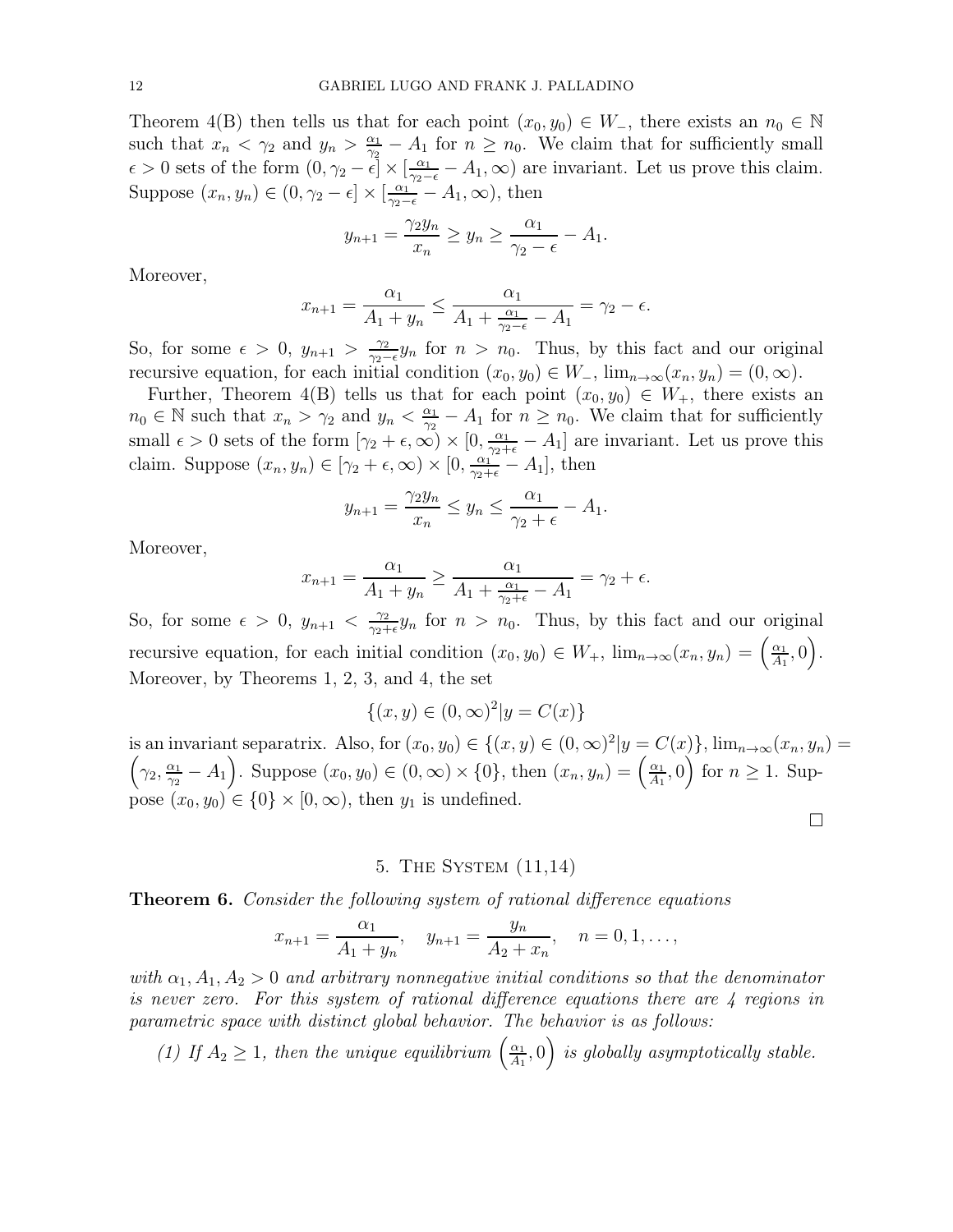- (2) If  $A_2 + \frac{\alpha_1}{A_1}$  $\frac{\alpha_1}{A_1} < 1$ , then the unique equilibrium  $\left(\frac{\alpha_1}{A_1}\right)$  $\left(\frac{\alpha_1}{A_1},0\right)$  is a saddle point with stable manifold  $[0, \infty) \times \{0\}$ . Whenever  $(x_0, y_0) \notin [0, \infty) \times \{0\}$ , then  $\lim_{n\to\infty} (x_n, y_n) =$  $(0, \infty)$ .
- (3) If  $A_2 + \frac{\alpha_1}{A_1}$  $\frac{\alpha_1}{A_1} = 1$ , then the unique equilibrium  $\left(\frac{\alpha_1}{A_1}\right)$  $\left(\frac{\alpha_{1}}{A_{1}},0\right)$  is nonhyperbolic with basin of attraction  $[0, \infty) \times \{0\}$ . Whenever  $(x_0, y_0) \notin [0, \infty) \times \{0\}$ , then  $\lim_{n \to \infty} (x_n, y_n) =$  $(0, \infty)$ .
- (4) If  $A_2 + \frac{\alpha_1}{A_1}$  $\frac{\alpha_1}{A_1} > 1$ , yet  $A_2 < 1$ , then there are exactly two equilibria  $\left(\frac{\alpha_1}{A_1}\right)$  $\left(\frac{\alpha_1}{A_1},0\right)$  and  $\left(1-A_2, \frac{\alpha_1}{1-A_2}-A_1\right)$ . The equilibrium  $\left(\frac{\alpha_1}{A_1}\right)$  $\left( \frac{\alpha_1}{A_1},0\right)$  is locally asymptotically stable, and the equilibrium  $(1-A_2, \frac{\alpha_1}{1-A_2}-A_1)$  is a saddle point. Moreover, there is a strictly increasing smooth function  $C : (0, \infty) \to (0, \infty)$ , which has the property that its graph  $\{(x, y) \in (0, \infty)^2 | y = C(x) \}$  is the stable manifold for the saddle point equilibrium  $\left(1-A_2, \frac{\alpha_1}{1-A_2}-A_1\right)$  and an invariant separatrix for all positive solutions. Whenever  $x_0 > 0$ , the behavior of solutions can be described as follows. If  $y_0 > C(x_0)$ , then  $\lim_{n\to\infty} (x_n, y_n) = (0, \infty)$ . If  $y_0 = C(x_0)$ , then  $\lim_{n \to \infty} (x_n, y_n) = (1 - A_2, \frac{\alpha_1}{1 - A_2} - A_1)$ . If  $y_0 < C(x_0)$ , then  $\lim_{n\to\infty}(x_n,y_n)=\left(\frac{\alpha_1}{A_1}\right)$  $\left(\frac{\alpha_1}{A_1},0\right)$ . Whenever  $x_0=0$ , we substitute  $(x_1,y_1)$  for  $(x_0,y_0)$ in the prior statements to determine the global behavior.

Proof. To find the equilibria we solve:

$$
\bar{x} = \frac{\alpha_1}{A_1 + \bar{y}}, \quad \bar{y} = \frac{\bar{y}}{A_2 + \bar{x}}.
$$

So,  $(\bar{x}_1, \bar{y}_1) = (\frac{\alpha_1}{A_1}, 0)$  and if  $A_2 < 1$ ,  $\alpha_1 > A_1 - A_1 A_2$ , and  $\bar{y} \neq 0$ , then

$$
(\bar{x}_2, \bar{y}_2) = (1 - A_2, \frac{\alpha_1}{1 - A_2} - A_1).
$$

Performing linearized stability analysis about the equilibrium  $(\bar{x}, \bar{y})$  we solve:

$$
\det\left(\begin{array}{cc} -\lambda & \frac{-\bar{x}}{A_1+\bar{y}}\\ \frac{-\bar{y}}{A_2+\bar{x}} & \frac{1}{A_2+\bar{x}} - \lambda \end{array}\right) = 0.
$$

$$
\lambda^2 - \left(\frac{1}{A_2+\bar{x}}\right)\lambda + \frac{-\bar{x}\bar{y}}{(A_1+\bar{y})(A_2+\bar{x})} = 0.
$$

Thus, for  $(\bar{x}_1, \bar{y}_1) = (\frac{\alpha_1}{A_1}, 0)$ , we get

$$
\lambda^2 - \left(\frac{1}{A_2 + \frac{\alpha_1}{A_1}}\right)\lambda = 0.
$$

So,  $\lambda_{11} = 0$  and  $\lambda_{12} = \frac{1}{4a+1}$  $\frac{1}{A_2 + \frac{\alpha_1}{A_1}}$ . For  $(\bar{x}_2, \bar{y}_2) = (1 - A_2, \frac{\alpha_1}{1 - A_2} - A_1)$ , we get

$$
\lambda^{2} - \lambda - \frac{(\alpha_{1} - A_{1} + A_{1}A_{2})}{\frac{\alpha_{1}}{1 - A_{2}}} = 0,
$$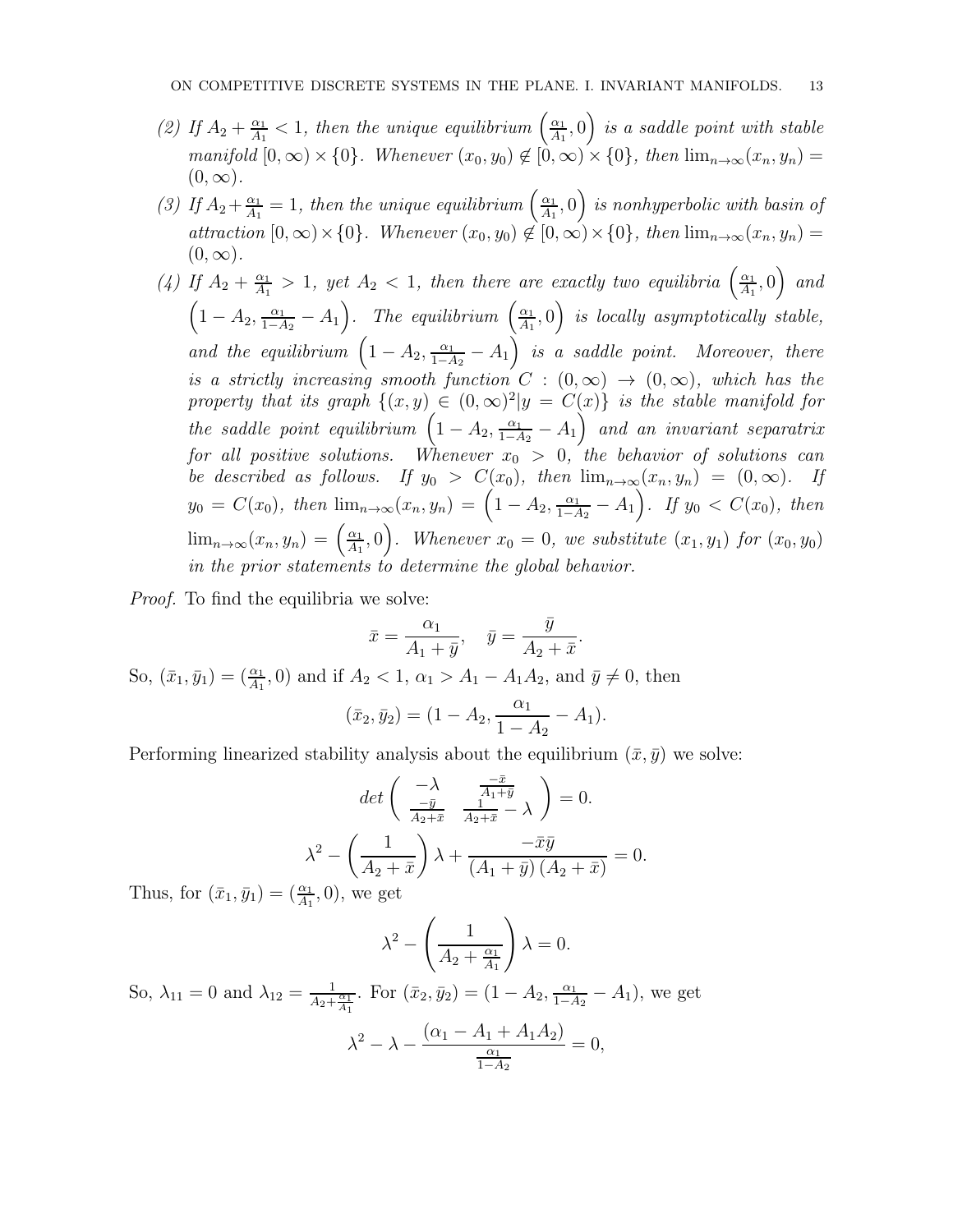$$
\lambda^{2} - \lambda + A_{2} - 1 + \frac{A_{1}(1 - A_{2})^{2}}{\alpha_{1}} = 0.
$$

So,

$$
\lambda_{21,22} = \frac{1 \pm \sqrt{5 - 4A_2 - 4\frac{A_1(1 - A_2)^2}{\alpha_1}}}{2}.
$$

Thus, if  $A_2 + \frac{\alpha_1}{A_1}$  $\frac{\alpha_1}{A_1}$  < 1, then  $\left(\frac{\alpha_1}{A_1}\right)$  $\frac{\alpha_1}{A_1}$ , 0) is the unique nonnegative equilibrium and it is a saddle point. If  $A_2 + \frac{\alpha_1}{A_1}$  $\frac{\alpha_1}{A_1} = 1$ , then  $\left(\frac{\alpha_1}{A_1}\right)$  $\frac{\alpha_1}{A_1}$ , 0) is the unique nonnegative equilibrium and it is nonhyperbolic. If  $A_2 + \frac{\alpha_1}{A_1}$  $\frac{\alpha_1}{A_1} > 1$  and  $A_2 < 1$ , then  $A_2 + \frac{A_1(1-A_2)}{\alpha_1}$  $\frac{(-A_2)^2}{\alpha_1} < A_2 +$  $A_1(1-A_2)\left(\frac{\alpha_1}{A_1}\right)$  $\frac{\alpha_2}{\alpha_1}$  = 1, so the equilibrium  $\left(\frac{\alpha_1}{A_1}\right)$  $\frac{\alpha_1}{A_1}$ , 0) is locally asymptotically stable and the equilibrium  $(1 - A_2, \frac{\alpha_1}{1 - A_2} - A_1)$  is a saddle point. If  $A_2 \ge 1$ , then  $(\frac{\alpha_1}{A_1})$  $\frac{\alpha_1}{A_1}$ , 0) is the unique nonnegative equilibrium and it is locally asymptotically stable.

Suppose  $A_2 + \frac{\alpha_1}{A_1}$  $\frac{\alpha_1}{A_1}$  < 1 and  $(x_0, y_0) \notin [0, \infty) \times \{0\}$ , then  $x_1 < \frac{\alpha_1}{A_1}$  $\frac{\alpha_1}{A_1}$ , so  $y_n > \frac{y_{n-1}}{A_2 + \frac{\alpha}{4}}$  $\frac{3n}{A_2 + \frac{\alpha_1}{A_1}}$ for  $n \geq 2$ . Thus, since  $y_0 \neq 0$  and  $A_2 + \frac{\alpha_1}{A_1}$  $\frac{\alpha_1}{A_1}$  < 1,  $\lim_{n\to\infty}$  $(x_n, y_n)$  =  $(0, \infty)$ . Thus,  $[0, \infty) \times (0, \infty)$  is a basin of attraction for  $(0, \infty)$  in this case. Suppose  $A_2 + \frac{\alpha_1}{A_1}$  $\frac{\alpha_1}{A_1} < 1$ and  $(x_0, y_0) \in [0, \infty) \times \{0\}$ , then  $(x_n, y_n) = (\frac{\alpha_1}{A_1}, 0)$  for  $n \ge 1$ . Thus,  $[0, \infty) \times \{0\}$  is the stable manifold for the saddle equilibrium  $\left(\frac{\alpha_1}{4!}\right)$  $\frac{\alpha_1}{A_1}$ , 0) in this case.

Suppose  $A_2 + \frac{\alpha_1}{A_1}$  $\frac{\alpha_1}{A_1} = 1$  and  $(x_0, y_0) \notin [0, \infty) \times \{0\}$ , then  $x_1 < \frac{\alpha_1}{A_1}$  $\frac{\alpha_1}{A_1}$ , so

$$
y_n > \frac{y_{n-1}}{A_2 + \frac{\alpha_1}{A_1}} = y_{n-1}
$$
 for  $n \ge 2$ .

Thus,  $y_n$  is an eventually monotone increasing sequence of real numbers, and so either converges to a finite limit or diverges to  $\infty$ . If  $y_n$  converges to a finite limit, then  $y_n$ must converge to the second coordinate of an equilibrium point. This follows from the continuity of our map. However, the only equilibrium in this case is the nonhyperbolic equilibrium  $\left(\frac{\alpha_1}{4}\right)$  $\frac{\alpha_1}{A_1}$ , 0), with second coordinate 0. Therefore, since  $\{y_n\}_{n=2}^{\infty}$  is a positive monotone increasing sequence, it cannot converge to 0. Thus,  $y_n$  diverges monotonically to  $\infty$ . So, if  $A_2 + \frac{\alpha_1}{A_1}$  $\frac{\alpha_1}{A_1} = 1$  and  $(x_0, y_0) \notin [0, \infty) \times \{0\}$ , then  $\lim_{n \to \infty} (x_n, y_n) = (0, \infty)$ . Thus,  $[0, \infty) \times (0, \infty)$  is a basin of attraction for  $(0, \infty)$  in this case. Suppose  $A_2 + \frac{\alpha_1}{A_1}$  $\frac{\alpha_1}{A_1}=1$ and  $(x_0, y_0) \in [0, \infty) \times \{0\}$ , then  $(x_n, y_n) = (\frac{\alpha_1}{A_1}, 0)$  for  $n \ge 1$ . Thus,  $[0, \infty) \times \{0\}$  is an invariant manifold which is the basin of attraction for the nonhyperbolic equilibrium  $\left(\frac{\alpha_1}{4}\right)$  $\frac{\alpha_1}{A_1}$ , 0) in this case.

Suppose  $A_2 \geq 1$ , then

$$
y_n \le y_{n-1} \text{ for } n \ge 1.
$$

Hence,  $y_n$  is a monotone decreasing sequence of real numbers which is bounded below by zero. Thus,  $y_n$  converges to a finite limit and  $y_n$  must converge to the second coordinate of an equilibrium point. This follows from the continuity of our map. Thus,  $y_n$  converges monotonically to zero. So, in this case,  $\left(\frac{\alpha_1}{4\alpha_2}\right)$  $\frac{\alpha_1}{A_1}$ , 0) is a locally asymptotically stable global attractor and so globally asymptotically stable.

Now, consider the case  $A_2 + \frac{\alpha_1}{A_1}$  $\frac{\alpha_1}{A_1} > 1$  and  $A_2 < 1$ . For this case we want to apply Theorems 1, 2, 3, and 4, so we check the hypotheses of these theorems. Consider the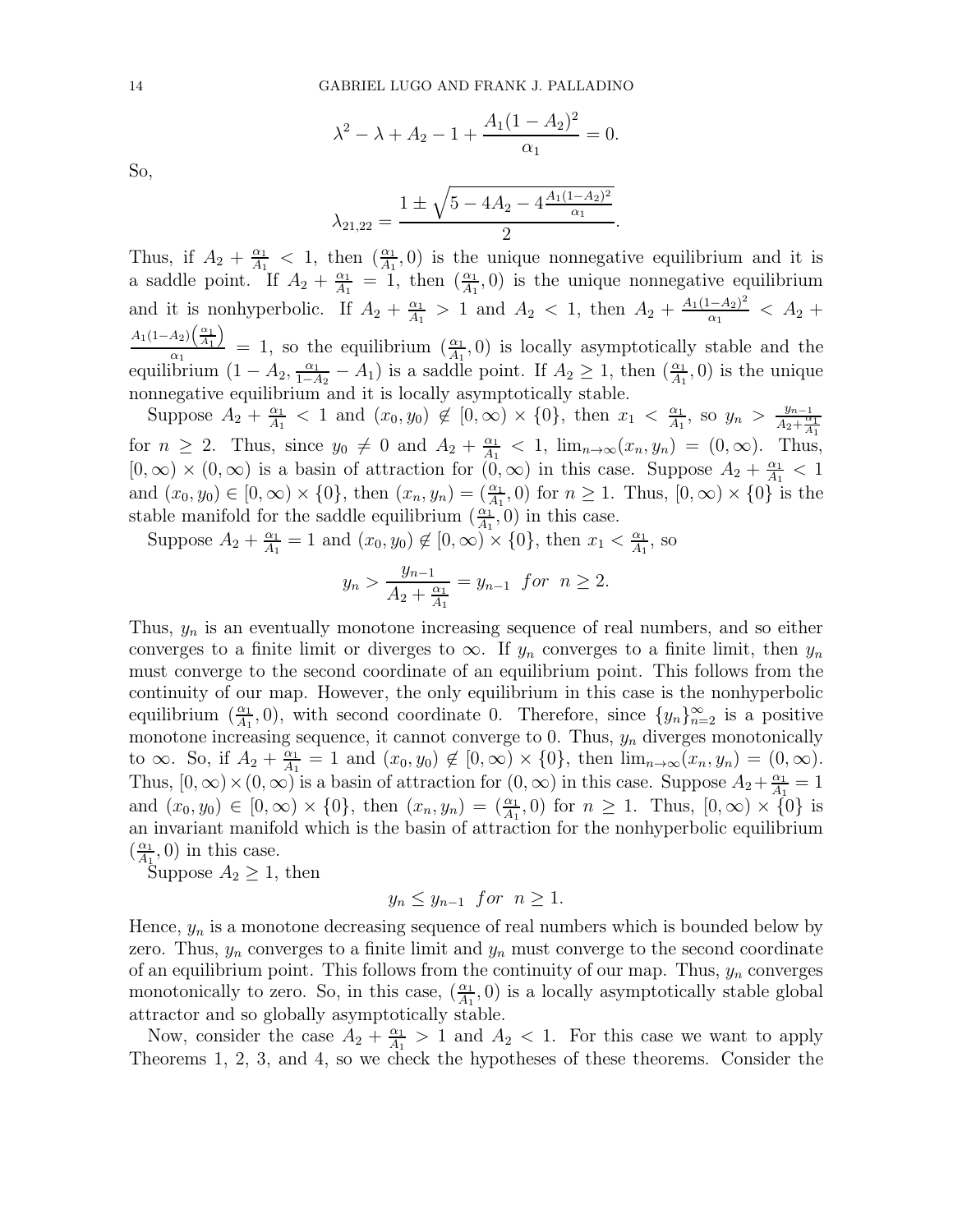region  $R = (0, \infty)^2$ . Let us consider the competitive map

$$
T\left(\begin{array}{c}x\\y\end{array}\right) = \left(\begin{array}{c}f(x,y)\\g(x,y)\end{array}\right) = \left(\begin{array}{c}\frac{\alpha_1}{A_1+y}\\ \frac{y}{A_2+x}\end{array}\right).
$$

Call the fixed point  $(1 - A_2, \frac{\alpha_1}{1 - A_2} - A_1), \overline{z}$ . This fixed point will act as the fixed point,  $\bar{z}$ , in the statement of Theorem 1. Notice that  $\Delta := R \cap int(Q_1(\bar{z}) \cup Q_3(\bar{z}))$  is nonempty. Also, notice that

$$
\frac{\partial f}{\partial y}\Big|_{(s,t)} = \frac{-\alpha_1}{(A_1+t)^2} < 0 \quad \text{for all} \quad (s,t) \in \Delta.
$$
\n
$$
\frac{\partial g}{\partial x}\Big|_{(s,t)} = \frac{-t}{(A_2+s)^2} < 0 \quad \text{for all} \quad (s,t) \in \Delta.
$$

Moreover, T is  $C^{\infty}$  on all of R. Also,  $J_T(\bar{z})$  has eigenvalues

$$
\mu = \frac{1 + \sqrt{5 - 4A_2 - 4\frac{A_1(1 - A_2)^2}{\alpha_1}}}{2},
$$

$$
\lambda = \frac{1 - \sqrt{5 - 4A_2 - 4\frac{A_1(1 - A_2)^2}{\alpha_1}}}{2}.
$$

So, from the inequality  $A_2 + \frac{A_1(1-A_2)^2}{\alpha_1}$  $\frac{(-A_2)^2}{\alpha_1}$  < 1 which holds in this region of the parameters, we get

$$
-1<\frac{1-\sqrt{5-4A_2-4\frac{A_1(1-A_2)^2}{\alpha_1}}}{2}<0<1<\frac{1+\sqrt{5-4A_2-4\frac{A_1(1-A_2)^2}{\alpha_1}}}{2}.
$$

Further, notice that

$$
J_T(\bar{z}) = \begin{pmatrix} 0 & \frac{-(1-A_2)^2}{\alpha_1} \\ A_1 - \frac{\alpha_1}{1-A_2} & 1 \end{pmatrix}.
$$

Thus, since  $A_2 + \frac{\alpha_1}{A_1}$  $\frac{\alpha_1}{A_1} > 1$  and  $A_2 < 1$ ,  $A_1 - \frac{\alpha_1}{1 - A_2} < 0$ . So, the eigenspace  $E^{\lambda}$  is not a coordinate axis. Moreover, the value of  $J_T(\bar{z})$  and the fact that T is  $C^{\infty}$  on all of R tells us that the hypothesis (2) needed for Theorem 4 holds.

Notice that since  $A_2 + \frac{\alpha_1}{A_1}$  $\frac{\alpha_1}{A_1} > 1, 1 - A_2 < \frac{\alpha_1}{A_1}$  $\frac{\alpha_1}{A_1}$  and so, the equilibrium  $(\bar{x}_1, \bar{y}_1) \notin \Delta$ . Also notice that

$$
det(J_T(\bar{z})) = det\begin{pmatrix} 0 & \frac{-(1-A_2)^2}{\alpha_1} \\ A_1 - \frac{\alpha_1}{1-A_2} & 1 \end{pmatrix} = A_2 - 1 + \frac{(1-A_2)^2 A_1}{\alpha_1} < 0,
$$

from the inequality  $A_2 + \frac{A_1(1-A_2)^2}{\alpha_1}$  $\frac{(-A_2)^2}{\alpha_1}$  < 1 which holds in this region of the parameters. Furthermore, the following system of equations has a unique solution,

$$
1 - A_2 = \frac{\alpha_1}{A_1 + y},
$$
  

$$
\frac{\alpha_1}{1 - A_2} - A_1 = \frac{y}{A_2 + x}.
$$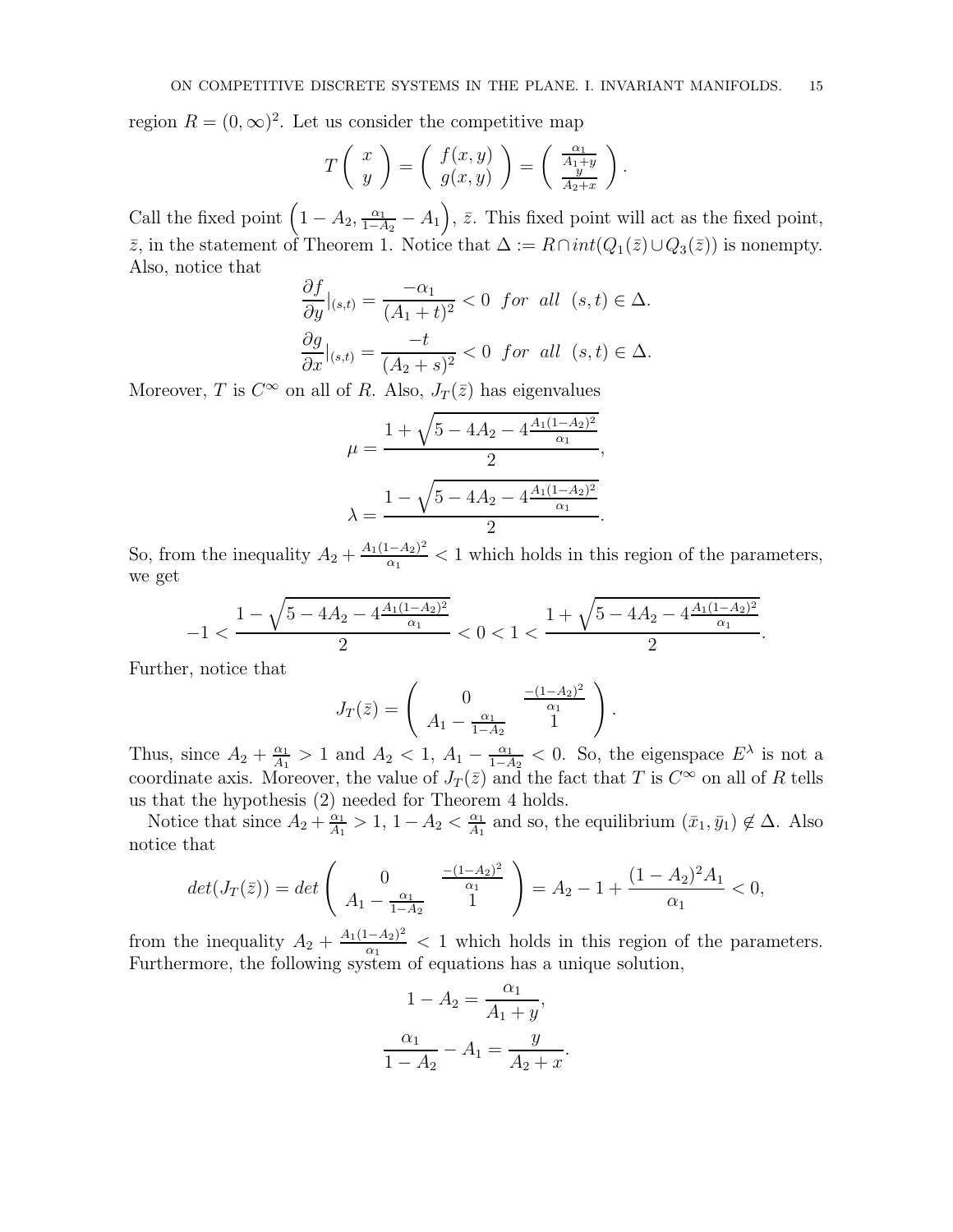Thus, Theorems 1, 2, 3, and 4 apply on the region  $R = (0, \infty)^2$ . Therefore, the consequences of Theorems 1, 2, 3, and 4 are true on the region  $(0, \infty)^2$ . Thus, there is a strictly increasing  $C^{\infty}$  function on  $(0, \infty)$ ,  $C(x)$ , whose graph passes through the point  $(1-A_2, \frac{\alpha_1}{1-A_2}-A_1)$ . The graph of  $C(x)$  separates  $(0, \infty)^2$  into two invariant regions,  $22$ 

$$
W_{-} := \{(x, y) \in (0, \infty)^{2} | y > C(x) \}.
$$
  

$$
W_{+} := \{(x, y) \in (0, \infty)^{2} | y < C(x) \}.
$$

Theorem 4(B) then tells us that for each point  $(x_0, y_0) \in W_-\$ , there exists an  $n_0 \in \mathbb{N}$ such that  $x_n < 1 - A_2$  and  $y_n > \frac{\alpha_1}{1 - A_2} - A_1$  for  $n \ge n_0$ . We claim that for sufficiently small  $\epsilon > 0$  sets of the form  $[0, 1 - A_2 - \epsilon] \times \left[\frac{\alpha_1}{1 - A_2 - \epsilon} - A_1, \infty\right)$  are invariant. Let us prove this claim. Suppose  $(x_n, y_n) \in [0, 1 - A_2 - \epsilon] \times [\frac{\alpha_1}{1 - A_2 - \epsilon} - A_1, \infty)$ , then

$$
y_{n+1} = \frac{y_n}{A_2 + x_n} \ge y_n \ge \frac{\alpha_1}{1 - A_2 - \epsilon} - A_1.
$$

Moreover,

$$
x_{n+1} = \frac{\alpha_1}{A_1 + y_n} \le \frac{\alpha_1}{A_1 + \frac{\alpha_1}{1 - A_2 - \epsilon} - A_1} = 1 - A_2 - \epsilon.
$$

So, for some  $\epsilon > 0$ ,  $y_{n+1} > \frac{1}{A_2+1-A_2-\epsilon}y_n$  for  $n > n_0$ . Thus, by this fact and our original recursive equation, for each initial condition  $(x_0, y_0) \in W_-\$ ,  $\lim_{n\to\infty} (x_n, y_n) = (0, \infty)$ .

Further, Theorem 4(B) tells us that for each point  $(x_0, y_0) \in W_+$ , there exists an  $n_0 \in \mathbb{N}$  such that  $x_n > 1 - A_2$  and  $y_n < \frac{\alpha_1}{1 - A_2} - A_1$  for  $n \ge n_0$ . We claim that for sufficiently small  $\epsilon > 0$  sets of the form  $[1 - A_2 + \epsilon, \infty) \times [0, \frac{\alpha_1}{1 - A_2 + \epsilon} - A_1]$  are invariant. Let us prove this claim. Suppose  $(x_n, y_n) \in [1 - A_2 + \epsilon, \infty) \times [0, \frac{\alpha_1}{1 - A_2 + \epsilon} - A_1]$ , then

$$
y_{n+1} = \frac{y_n}{A_2 + x_n} \le y_n \le \frac{\alpha_1}{1 - A_2 + \epsilon} - A_1.
$$

Moreover,

$$
x_{n+1} = \frac{\alpha_1}{A_1 + y_n} \ge \frac{\alpha_1}{A_1 + \frac{\alpha_1}{1 - A_2 + \epsilon} - A_1} = 1 - A_2 + \epsilon.
$$

So, for some  $\epsilon > 0$ ,  $y_{n+1} < \frac{1}{A_2+1-A_2+\epsilon} y_n$  for  $n > n_0$ . Thus, by this fact and our original recursive equation, for each initial condition  $(x_0, y_0) \in W_+$ ,  $\lim_{n \to \infty} (x_n, y_n) = \left(\frac{\alpha_1}{A_1}\right)$  $\frac{\alpha_1}{A_1}, 0\Big).$ 

We also get via Theorems 1, 2, 3, and 4 that the set

$$
\{(x, y) \in (0, \infty)^2 | y = C(x) \}
$$

is an invariant separatrix. Moreover, for  $(x_0, y_0) \in \{(x, y) \in (0, \infty)^2 | y = C(x) \},$  $\lim_{n\to\infty} (x_n, y_n) = \left(1 - A_2, \frac{\alpha_1}{1 - A_2} - A_1\right).$ 

Suppose  $(x_0, y_0) \in (0, \infty) \times \{0\}$ , then  $(x_n, y_n) = \left(\frac{\alpha_1}{A_1}\right)$  $\left(\frac{\alpha_1}{A_1}, 0\right)$  for  $n \geq 1$ . Suppose  $(x_0, y_0) \in$  $\{0\} \times [0, \infty)$ , then  $(x_1, y_1) \in (0, \infty)^2$  and we may apply the prior results.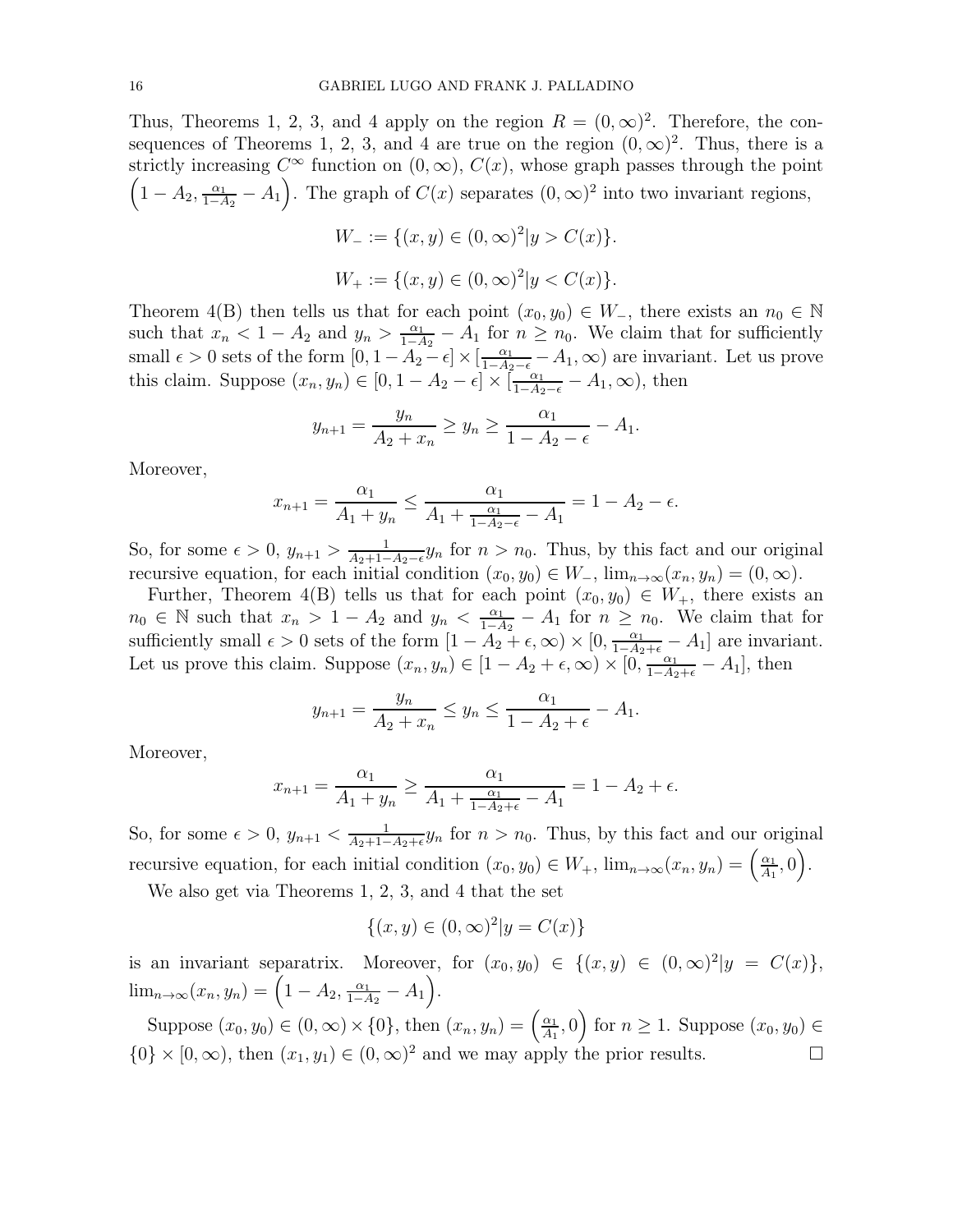#### 6. Conclusion

This paper is the first in a series of papers which will address the nontrivial competitive special cases of the following rational system in the plane, labeled system  $\#11$ .

$$
x_{n+1} = \frac{\alpha_1}{A_1 + y_n}, \quad y_{n+1} = \frac{\alpha_2 + \beta_2 x_n + \gamma_2 y_n}{A_2 + B_2 x_n + C_2 y_n}, \quad n = 0, 1, 2, \dots,
$$

with  $\alpha_1, A_1 > 0$  and  $\alpha_2, \beta_2, \gamma_2, A_2, B_2, C_2 \geq 0$  so that  $\alpha_2 + \beta_2 + \gamma_2 > 0$  and  $A_2 + B_2 + C_2 > 0$ and with nonnegative initial conditions  $x_0$  and  $y_0$  so that the denominator is never zero. The nontrivial competitive special cases of system  $\#11$  are the cases numbered  $(11, 6)$ ,  $(11, 14)$ ,  $(11, 15)$ ,  $(11, 21)$ ,  $(11, 27)$ ,  $(11, 29)$ ,  $(11, 38)$ , and  $(11, 42)$ , in the numbering system developed in [\[5\]](#page-16-7).

In this article, we have generalized several powerful results of Kulenović and Merino and used the new results to determine a near complete picture of the qualitative behavior for the two rational systems in the plane  $(11, 6)$  and  $(11, 14)$ . Further work will focus on obtaining a near complete picture of the qualitative behavior for the remaining cases, namely  $(11, 15)$ ,  $(11, 21)$ ,  $(11, 27)$ ,  $(11, 29)$ ,  $(11, 38)$ , and  $(11, 42)$ .

Theorems 1, 2, 3, and 4 of this article may be of use to mathematical biologists as well as other researchers studying rational systems in the plane. The preliminary and introductory material describing the standard results on order preserving and competitive maps was largely based off of the introductory material in [\[21\]](#page-17-3) and [\[23\]](#page-17-4).

### **REFERENCES**

- <span id="page-16-5"></span>[1] S. Basu and O. Merino, On the Global Behavior of Solutions to a Planar System of Difference Equations, Comm. Appl. Nonlinear Anal. 16(2009), 89-111.
- [2] A. Brett, M. Garić-Demirović, M.R.S. Kulenović, and M. Nurkanović, Global Behavior of Two Competitive Rational Systems of Difference Equations in the Plane, Comm. Appl. Nonlinear Anal. 16(2009), 1-18.
- [3] A. Brett and M.R.S. Kulenović, Basins of Attraction of Equilibrium Points of Monotone Difference Equations, Sarajevo Journal of Mathematics 5(2009), 211-233.
- <span id="page-16-6"></span>[4] Dž. Burgić, S. Kalabušić, and M.R.S. Kulenović, Non-hyperbolic Dynamics for Competitive Systems in the Plane and Global Period-doubling Bifurcations, Adv. Dyn. Syst. Appl. 3(2008), 229-249.
- <span id="page-16-7"></span>[5] E. Camouzis, M.R.S. Kulenović, G. Ladas, and O. Merino, Rational systems in the plane, J. Difference Equ. Appl. 15(2009), 303-323.
- <span id="page-16-0"></span>[6] D. Clark, M.R.S. Kulenović and J.F. Selgrade, Global asymptotic behavior of a two dimensional difference equation modelling competition, Nonlinear Anal., TMA, 52(2003), 1765-1776.
- <span id="page-16-3"></span>[7] J.M. Cushing, S. Levarge, N. Chitnis, and S.M. Henson, Some discrete competition models and the competitive exclusion principle, *J. Difference Equ. Appl.*  $10(2004)$ , 1139-1152.
- <span id="page-16-1"></span>[8] E. Dancer and P. Hess, Stability of fixed points for order preserving discrete-time dynamical systems, J. Reine Angew Math. 419(1991), 125-139.
- <span id="page-16-4"></span>[9] P. de Mottoni and A. Schiaffino, Competition systems with periodic coefficients: a geometric approach, J. Math. Biol. 11(1981), 319-335.
- <span id="page-16-2"></span>[10] J.E. Franke and A.-A. Yakubu, Mutual exclusion versus coexistence for discrete competitive systems, J. Math. Biol. 30(1991), 161-168.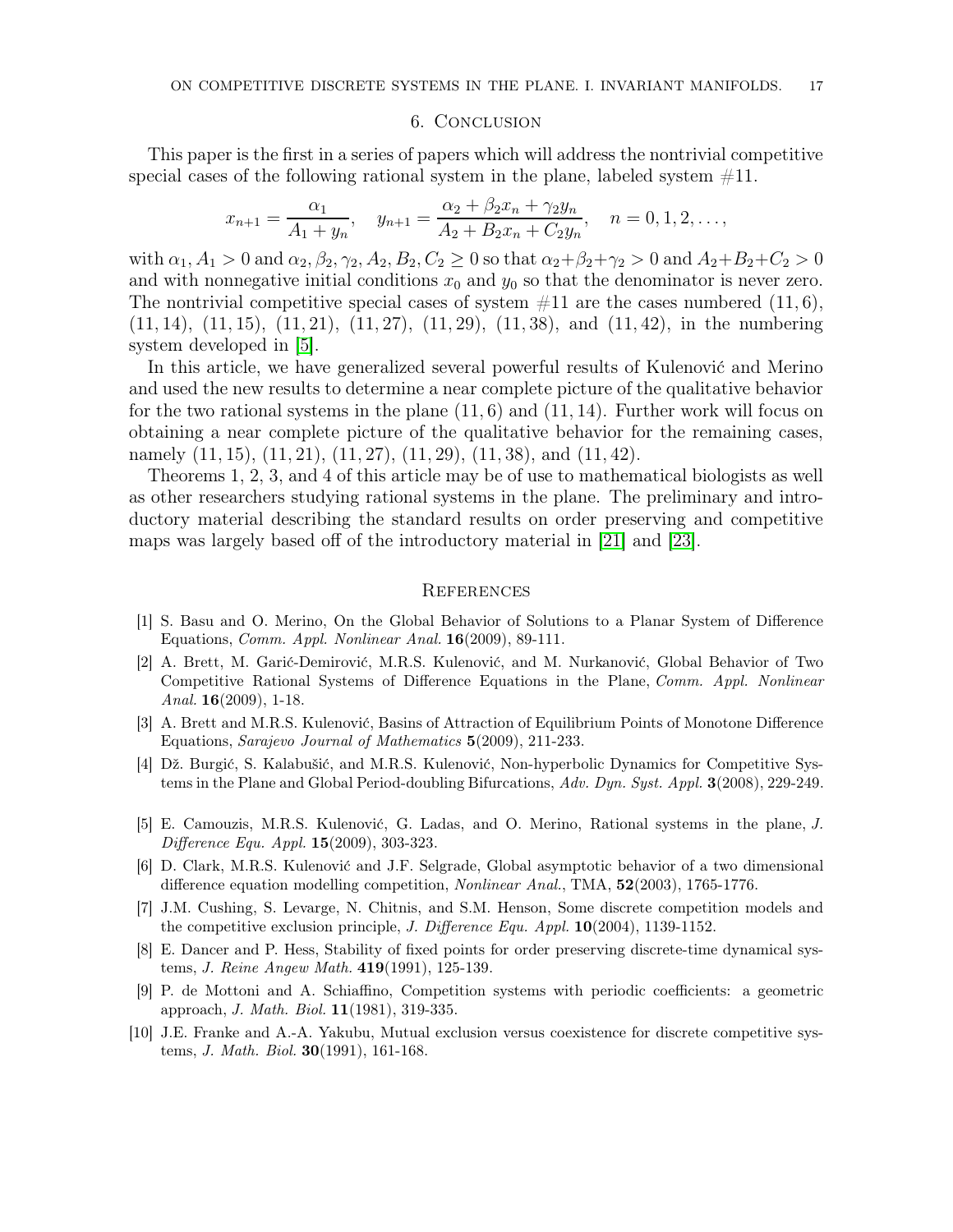- [11] J.E. Franke and A.-A. Yakubu, Geometry of exclusion principles in discrete systems, J. Math. Anal. Appl.  $168(1992)$ , 385-400.
- <span id="page-17-0"></span>[12] J.E. Franke and A.-A. Yakubu, Global attractors in competitive systems, Nonlinear Anal., TMA, 16(1991), 111-129.
- <span id="page-17-13"></span>[13] M. Garić-Demirović, M.R.S. Kulenović, and M. Nurkanović, Global Behavior of Four Competitive Rational Systems of Difference Equations in the Plane, Discrete Dyn. Nat. Soc. (2009), Article ID 153058, 34 pages.
- <span id="page-17-16"></span><span id="page-17-8"></span>[14] J.K. Hale and A.S. Somolinos, Competition for fluctuating nutrient, *J. Math. Biol.* **18**(1983), 255-280.
- <span id="page-17-1"></span>[15] P. Hartman, Ordinary Differential Equations, J. Wiley Sons, Inc., New York, 1964.
- [16] P. Hess and P. Poláčik, Boundedness of prime periods of stable cycles and convergence to fixed points in discrete monotone dynamical systems, SIAM J. Math. Anal. 24(1993), 1312-1330.
- <span id="page-17-7"></span>[17] M.W. Hirsch, Systems of differential equations which are competitive or cooperative. I. Limit Sets, SIAM J. Math. Anal. 13(1982), 167-179.
- <span id="page-17-2"></span>[18] M. Hirsch and H. Smith, Monotone dynamical systems, in Handbook of Differential Equations: Ordinary Differential Equations, Vol. II, 239-357, Elsevier B. V., Amsterdam, 2005.
- <span id="page-17-14"></span>[19] S. Kalabušić and M.R.S. Kulenović, Dynamics of Certain Anti-competitive Systems of Rational Difference Equations in the Plane, *J. Difference Equ. Appl.*, forthcoming article.
- [20] S. Kalabušić, M.R.S. Kulenović, and E. Pilav, Global Dynamics of a Competitive System of Rational Difference Equations in the Plane, Advances in Difference Equations (2009), Article ID 132802, 30 pages.
- <span id="page-17-3"></span>[21] M.R.S. Kulenović and O. Merino, Global Bifurcation for Competitive Systems in the Plane, Discrete Contin. Dyn. Sys. B 12(2009), 133-149.
- [22] M.R.S. Kulenović and O. Merino, Competitive-Exclusion versus Competitive-Coexistence for Systems in the Plane, *Discrete Contin. Dyn. Sys. B*  $6(2006)$ , 1141-1156.
- <span id="page-17-4"></span>[23] M.R.S. Kulenović and O. Merino, Invariant Manifolds for Competitive Discrete Systems in the Plane, Int. J. of Bifurcations and Chaos  $20(2010)$ , 2471-2486.
- [24] M.R.S. Kulenović, O. Merino, and M. Nurkanović, Dynamics of Certain Competitive System in the Plane, J. Difference Equ. Appl., forthcoming article.
- [25] M.R.S. Kulenović and M. Nurkanović, Global Asymptotic Behavior of a Two-dimensional System of Difference Equations Modeling Cooperation, J. Difference Equ. Appl. 9(2003), 149-159.
- <span id="page-17-15"></span>[26] M.R.S. Kulenović and M. Nurkanović, Asymptotic behavior of a competitive system of linear fractional difference equations, Advances in Difference Equations (2006), Article ID 19756, 13 pages.
- <span id="page-17-9"></span>[27] W.J. Lienard and R. May, Nonlinear aspects of competition between species, SIAM J. Appl. Math. 29(1975), 243-275.
- <span id="page-17-10"></span><span id="page-17-5"></span>[28] S. Smale, On the differential equations of species in competition, *J. Math. Biol.* **3**(1976), 5-7.
- <span id="page-17-11"></span>[29] H.L. Smith, Invariant curves for mappings, SIAM J. Math. Anal. 17(1986), 1053-1067.
- [30] H.L. Smith, Periodic competitive differential equations and the discrete dynamics of competitive maps, *J. Differential Equations* **64**(1986), 165-194.
- <span id="page-17-12"></span>[31] H.L. Smith, Periodic solutions of periodic competitive and cooperative systems, SIAM J. Math. Anal. **17**(1986), 1289-1318.
- [32] H.L. Smith, Planar competitive and cooperative difference equations, J. Difference Equ. Appl. 3(1998), 335-357.
- <span id="page-17-6"></span>[33] H.L. Smith, The discrete dynamics of monotonically decomposable maps, J. Math. Biol. 53(2006), 747-758.